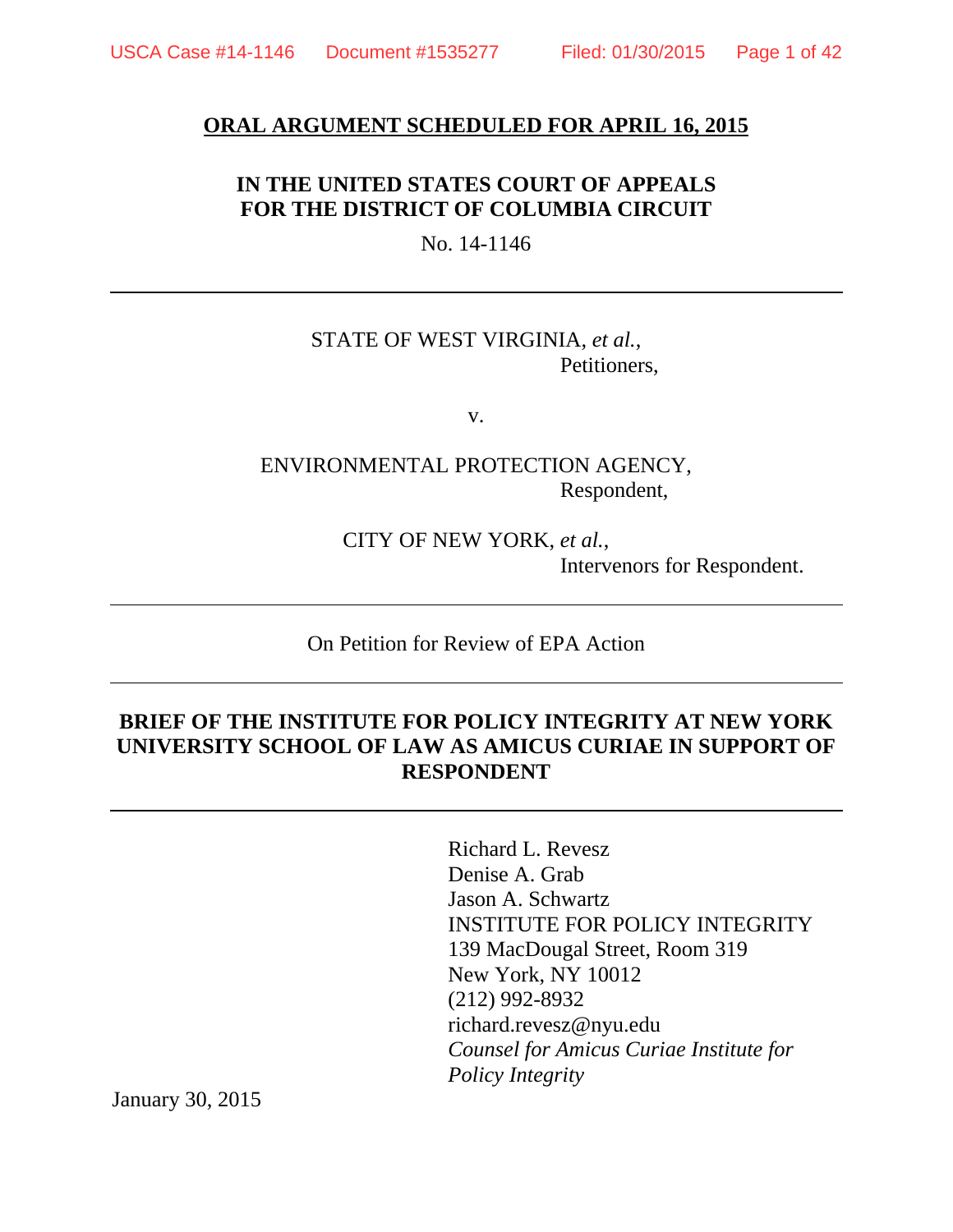## **CERTIFICATE AS TO PARTIES, RULINGS, AND RELATED CASES**

All parties, intervenors, and *amici* appearing in this case are listed in the brief for Respondent Environmental Protection Agency ("EPA").

References to the rulings under review and related cases also appear in Respondent's brief.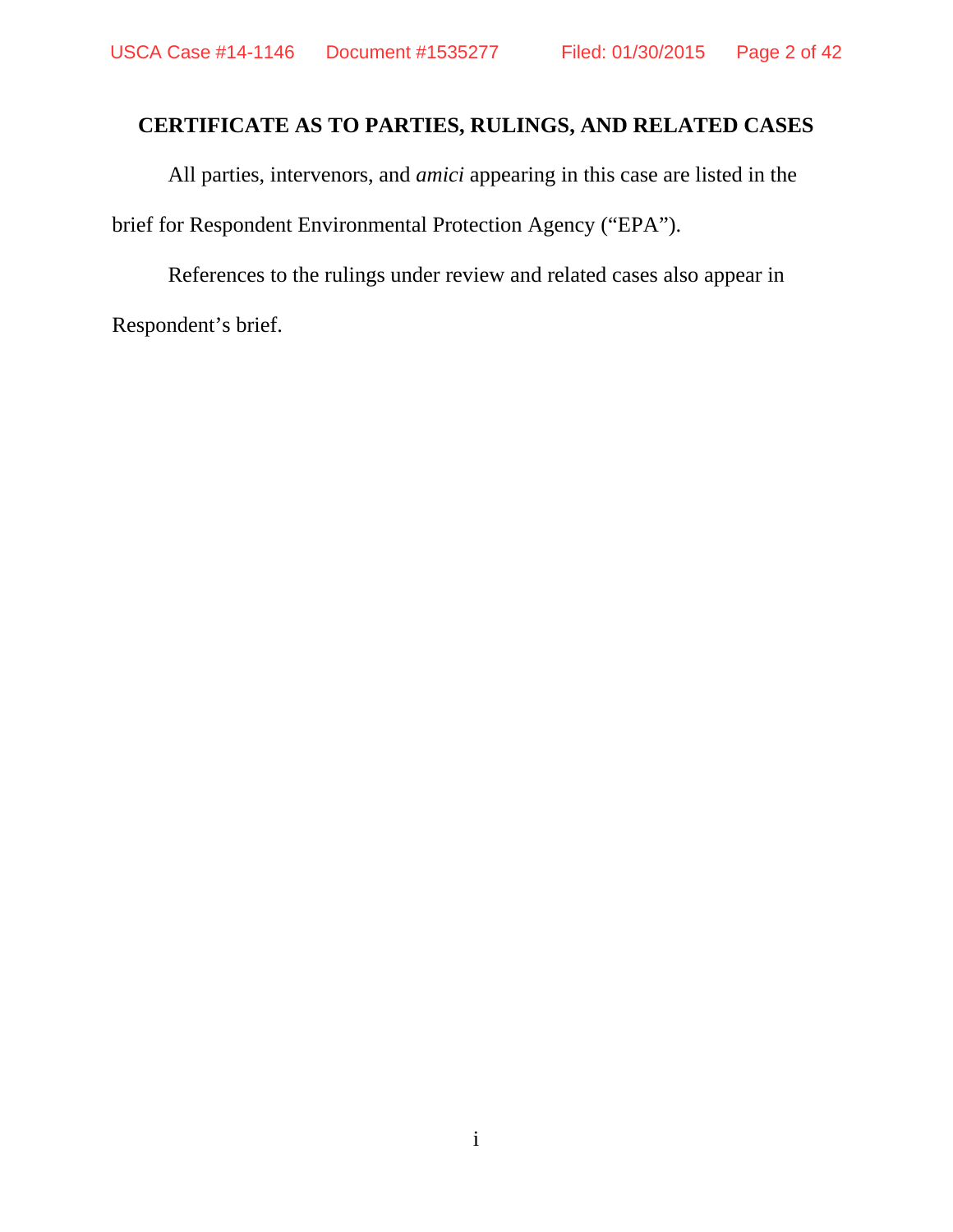## **STATEMENT REGARDING SEPARATE BRIEFING, AUTHORSHIP, AND MONETARY CONTRIBUTIONS**

Under D.C. Circuit Rule 29(d), the Institute for Policy Integrity states that it is aware of no other planned *amicus* briefs in support of Respondent in this case.

Under Federal Rule of Appellate Procedure 29(c), the Institute for Policy Integrity states that no party's counsel authored this brief in whole or in part, and no party or party's counsel contributed money intended to fund the preparation or submission of this brief. No person—other than the amicus curiae, its members, or its counsel—contributed money intended to fund the preparation or submission of this brief.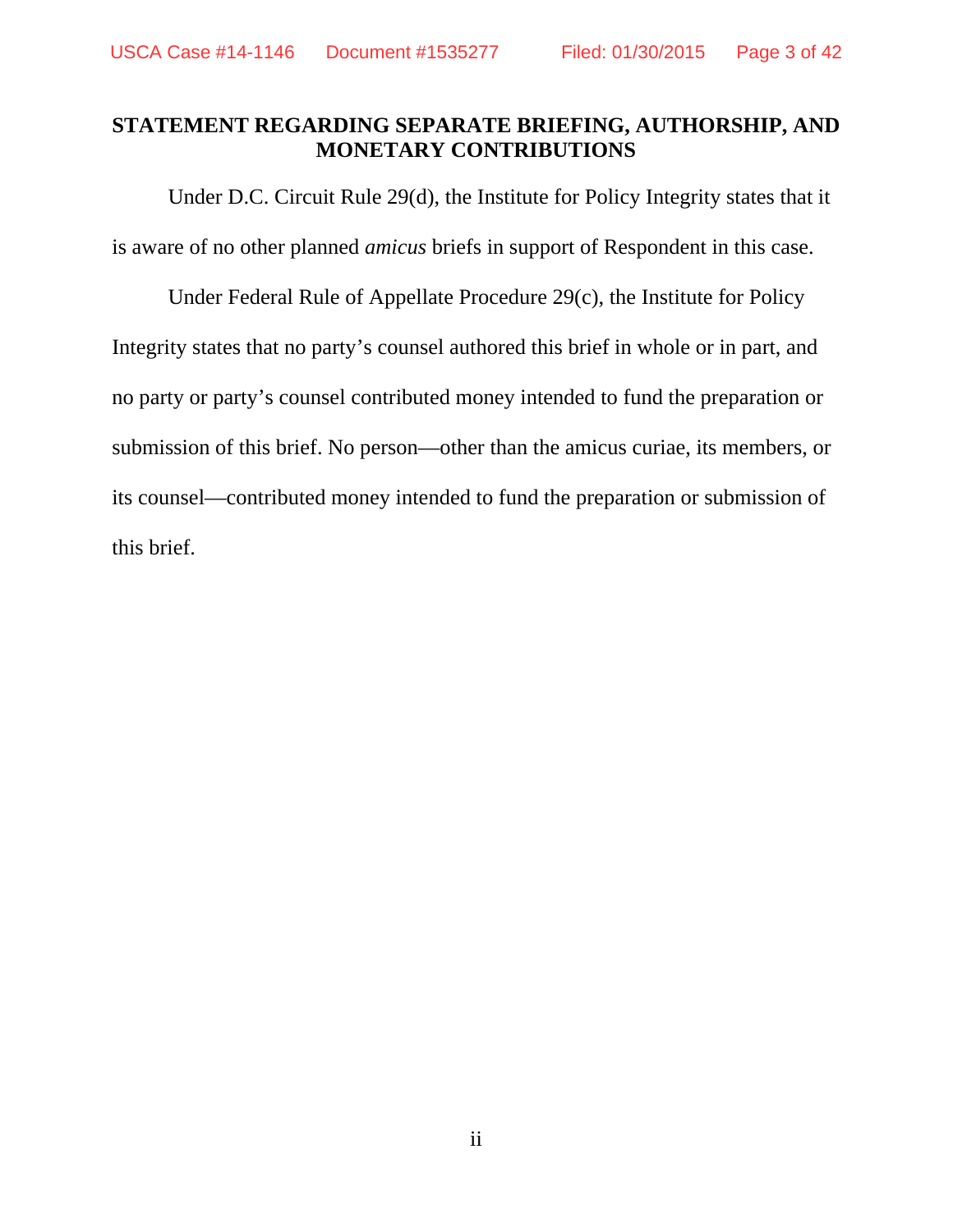## **RULE 26.1 DISCLOSURE STATEMENT**

The Institute for Policy Integrity ("Policy Integrity") is a not-for-profit organization at New York University School of Law. Policy Integrity is dedicated to improving the quality of government decisionmaking through advocacy and scholarship in the fields of administrative law, economics, and public policy. Policy Integrity has no parent companies. No publicly-held entity owns an interest of more than ten percent in Policy Integrity. Policy Integrity does not have any members who have issued shares or debt securities to the public.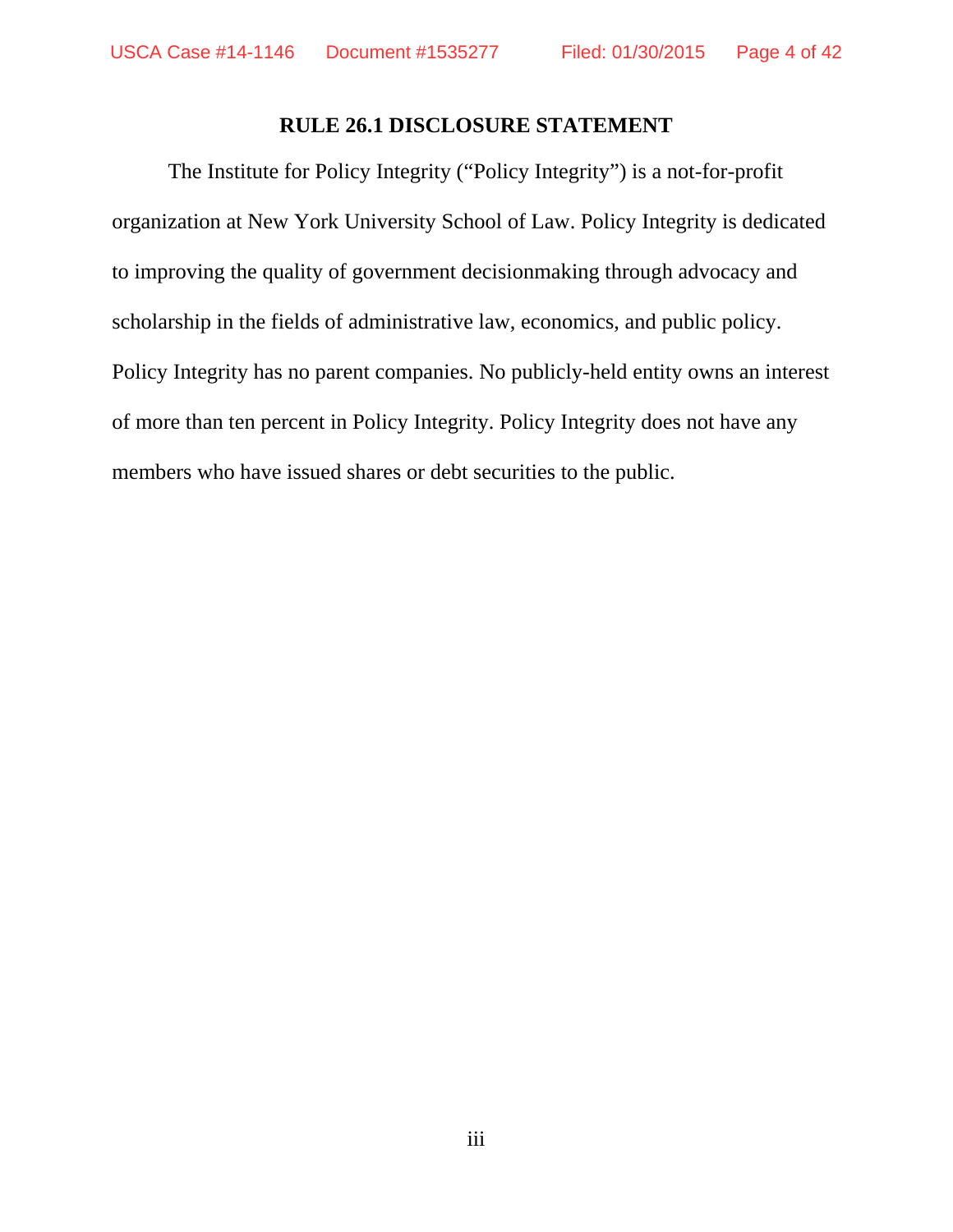# **TABLE OF CONTENTS**

| CERTIFICATE AS TO PARTIES, RULINGS, AND RELATED CASES  i                                                                                                                |
|-------------------------------------------------------------------------------------------------------------------------------------------------------------------------|
| STATEMENT REGARDING SEPARATE BRIEFING, AUTHORSHIP, AND                                                                                                                  |
|                                                                                                                                                                         |
|                                                                                                                                                                         |
|                                                                                                                                                                         |
|                                                                                                                                                                         |
|                                                                                                                                                                         |
|                                                                                                                                                                         |
|                                                                                                                                                                         |
| I. SINCE THE 1990 CLEAN AIR ACT AMENDMENTS AND THROUGH<br>ADMINISTRATIONS OF BOTH PARTIES, EPA HAS REPEATEDLY<br>INTERPRETED SECTION 111(d) IN WAYS CONSISTENT WITH THE |
| A. The Regulatory History of EPA's Interpretations of the Section 112<br>Exclusion Supports the Agency's Authority to Promulgate the Clean Power                        |
| B. President George H.W. Bush's EPA Viewed the Section 112 Exclusion to<br>Apply Only to Particular Pollutants Addressed by Section 112, Not to Entire                  |
| C. President Clinton's EPA Continued a Pollutant-Focused View of the<br>Section 112 Exclusion, Including Approving Section 111(d) Plans for                             |
| D. President George W. Bush's EPA Likewise Interpreted the Section 112<br>Exclusion to Apply Only to Particular Regulated Pollutants 14                                 |
|                                                                                                                                                                         |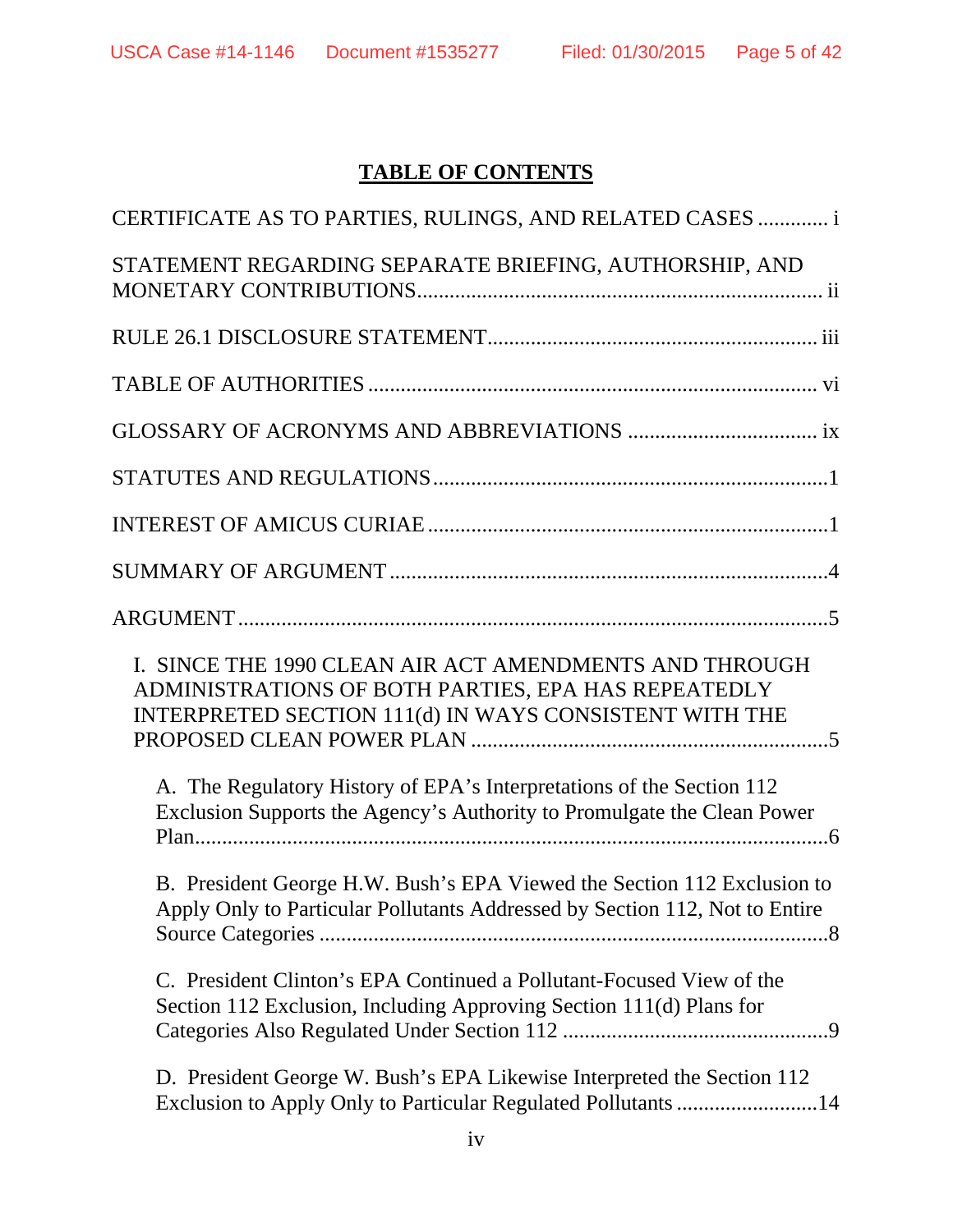E. President Obama's EPA Also Reads the Section 112 Exclusion to Apply Only to Particular Pollutants, Rather Than Entire Source Categories .............20

| II. PETITIONERS' READING OF THE SECTION 112 EXCLUSION COULD<br>RESTRICT EPA'S USE OF SECTION 111(d), WHICH WOULD PREVENT<br>THE AGENCY AND STATES FROM TAKING ADVANTAGE OF THE<br>SECTION'S COST-MINIMIZING FLEXIBLE COMPLIANCE |
|---------------------------------------------------------------------------------------------------------------------------------------------------------------------------------------------------------------------------------|
| .22                                                                                                                                                                                                                             |
| A. Section 111(d) Permits States to Use Flexible Compliance Mechanisms to<br>Meet EPA's Emission Guidelines, Which Helps Decrease the Costs of<br>.23                                                                           |
| B. Petitioners' Reading of the Section 112 Exclusion Could Bar the                                                                                                                                                              |
| Application of Section 111(d) to Other Harmful Pollutants, Potentially                                                                                                                                                          |
| Foreclosing the Use of Flexible, Cost-Minimizing Tools to Address Pollution<br>.26                                                                                                                                              |
| .30                                                                                                                                                                                                                             |
| CERTIFICATE OF COMPLIANCE WITH WORD LIMITATION 31                                                                                                                                                                               |
| <b>CERTIFICATE OF SERVICE</b>                                                                                                                                                                                                   |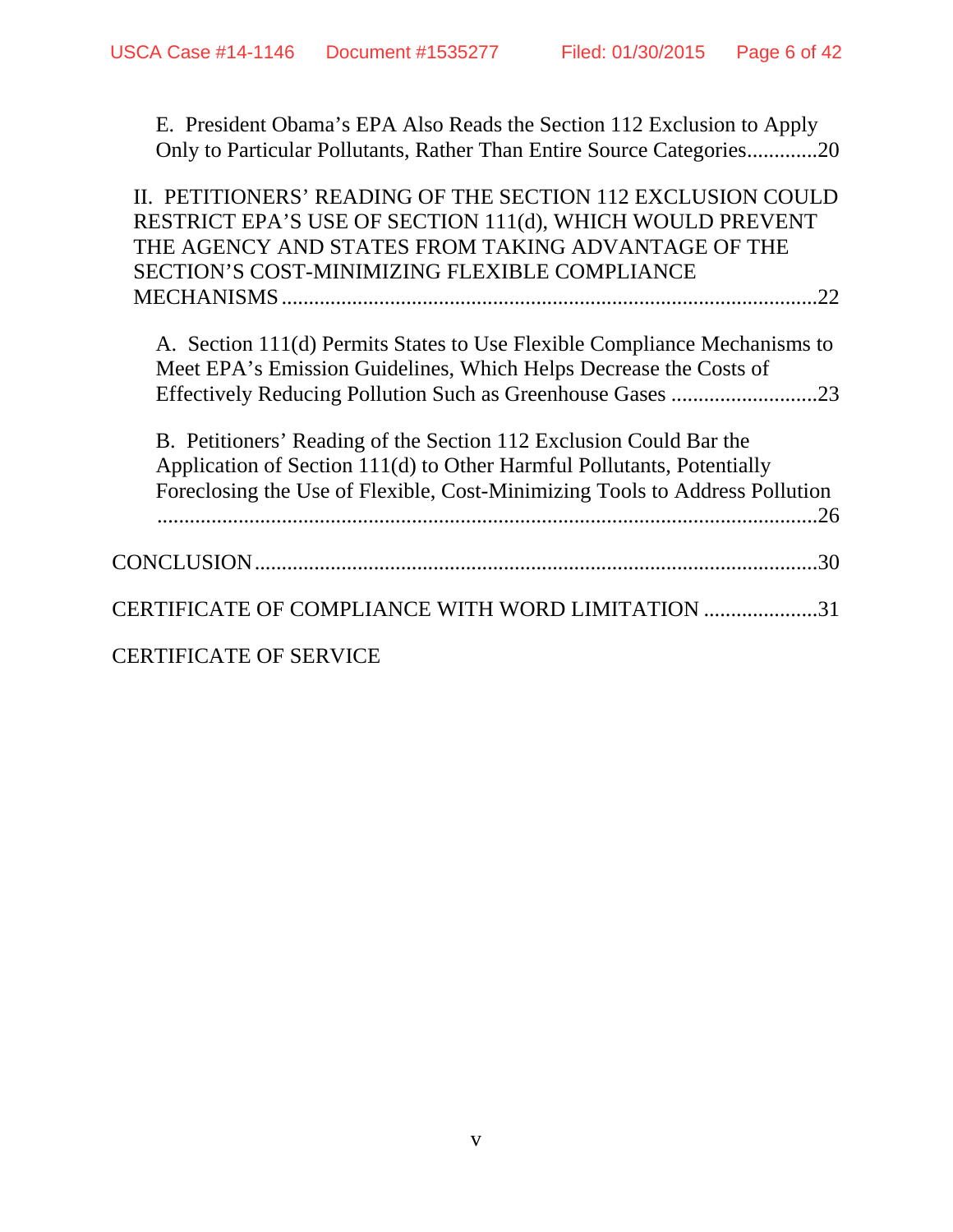# **TABLE OF AUTHORITIES**

## **Cases**

| EPA v. EME Homer City Generation, L.P., ___U.S.___, 134 S. Ct. 1584 (2014).24 |  |
|-------------------------------------------------------------------------------|--|
|                                                                               |  |
|                                                                               |  |
|                                                                               |  |

## **Statutes**

# **Federal Register**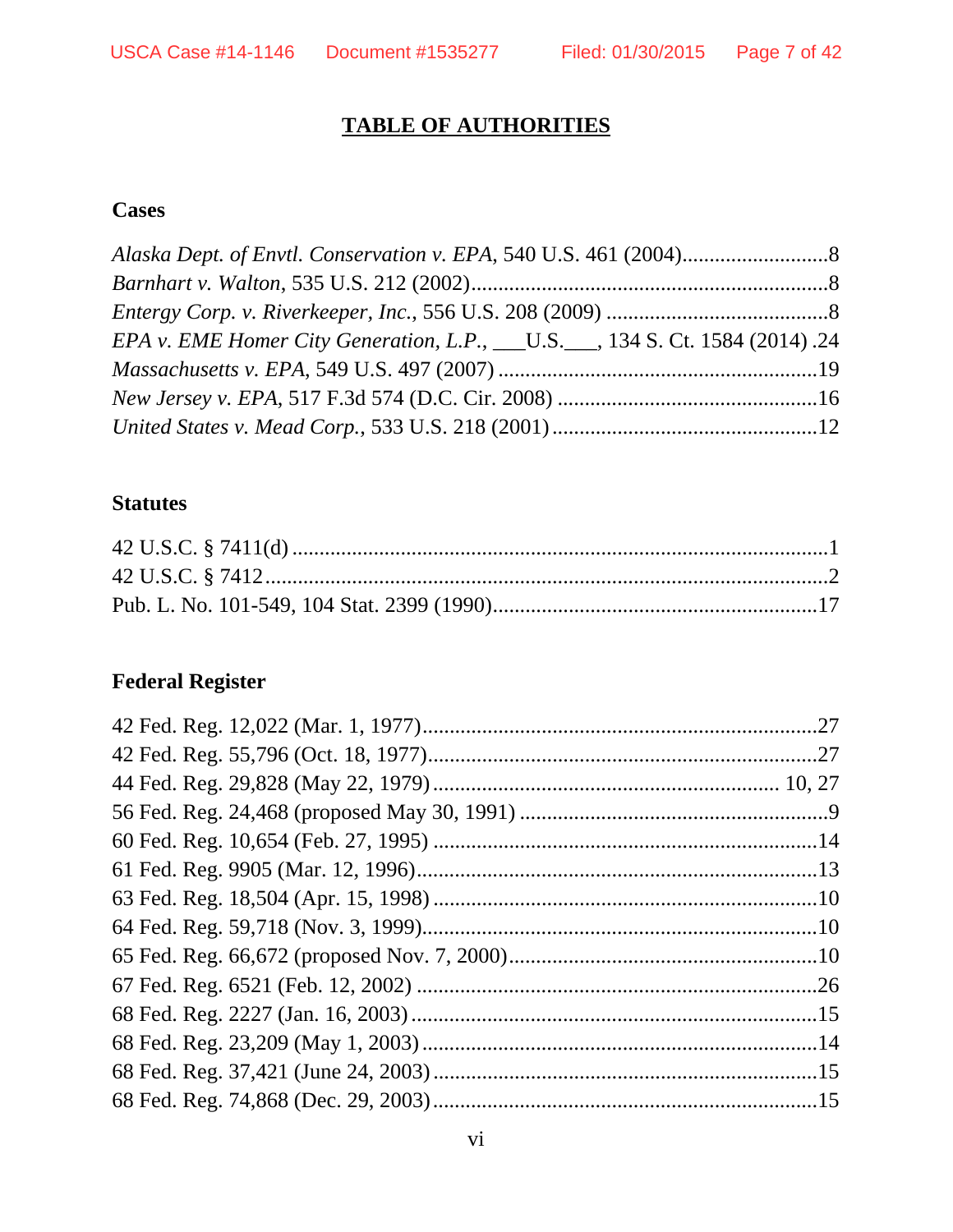## **Other Authorities**

| A. Denny Ellerman et al., Markets for Clean Air: The U.S. Acid Rain Program        |
|------------------------------------------------------------------------------------|
|                                                                                    |
| Curtis Carlson et al., Sulfur Dioxide Control by Electric Utilities: What Are the  |
|                                                                                    |
| EPA, Air Emissions from Municipal Solid Waste Landfills—Background                 |
| Information for Final Standards and Guidelines, Pub. No. EPA-453/R-94-021          |
|                                                                                    |
| EPA, Legal Memorandum for Proposed Carbon Pollution Emission Guidelines for        |
|                                                                                    |
| EPA, Regulatory Impact Analysis for the Proposed Federal Transport Rule (2010)     |
|                                                                                    |
| Gregory E. Wannier, et al., Prevailing Academic Views on Compliance Flexibility    |
| Under Section 111 of the Clean Air Act, Inst. for Policy Integrity Disc. Paper No. |
|                                                                                    |
| Katherine Hsia-Kiung & Erica Morehouse, Carbon Market California: A                |
| Comprehensive Analysis of the Golden State's Cap and Trade Program, Year           |
|                                                                                    |
| Paul J. Hibbard et al., The Economic Impacts of the Regional Greenhouse Gas        |
|                                                                                    |
| Richard G. Newell & Kristian Rogers, The U.S. Experience with the Phasedown of     |
| Lead in Gasoline (Resources for the Future Discussion Paper, 2003)24               |
| Robert R. Nordhaus & Avi Zevin, Historical Perspectives on § 111(d) of the Clean   |
|                                                                                    |
| Robert W. Hahn & Gordon L. Hester, Where Did All the Markets Go? An Analysis       |
| of EPA's Emissions Trading Program, 6 Yale. J. on Reg. 109 (1989)23                |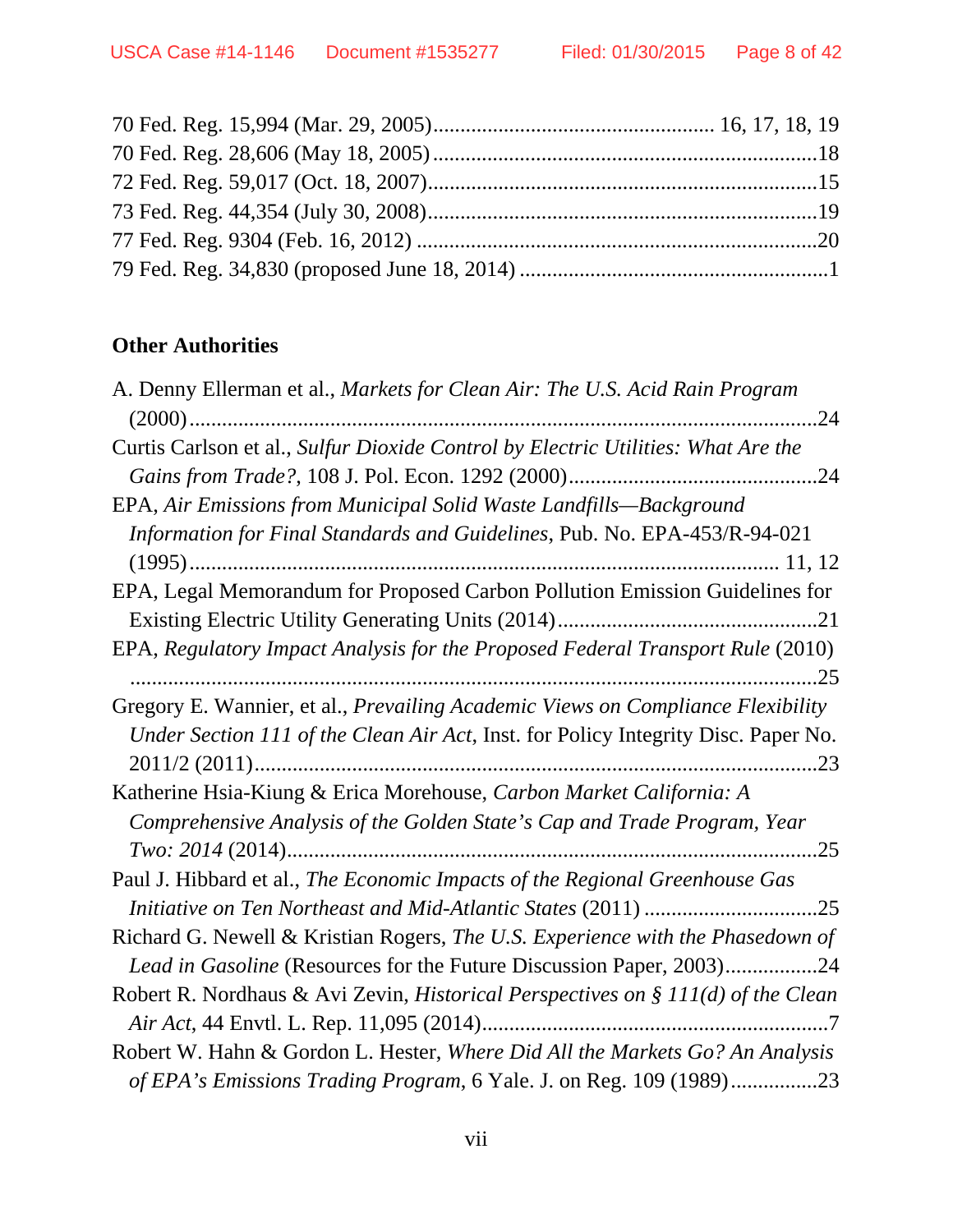| Winston Harrington & Richard D. Morgenstern, <i>Economic Incentives versus</i> |  |
|--------------------------------------------------------------------------------|--|
| Command and Control: What's the Best Approach for Solving Environmental        |  |
|                                                                                |  |

\* This brief relies upon a variety of sources, without chiefly relying on any particular source.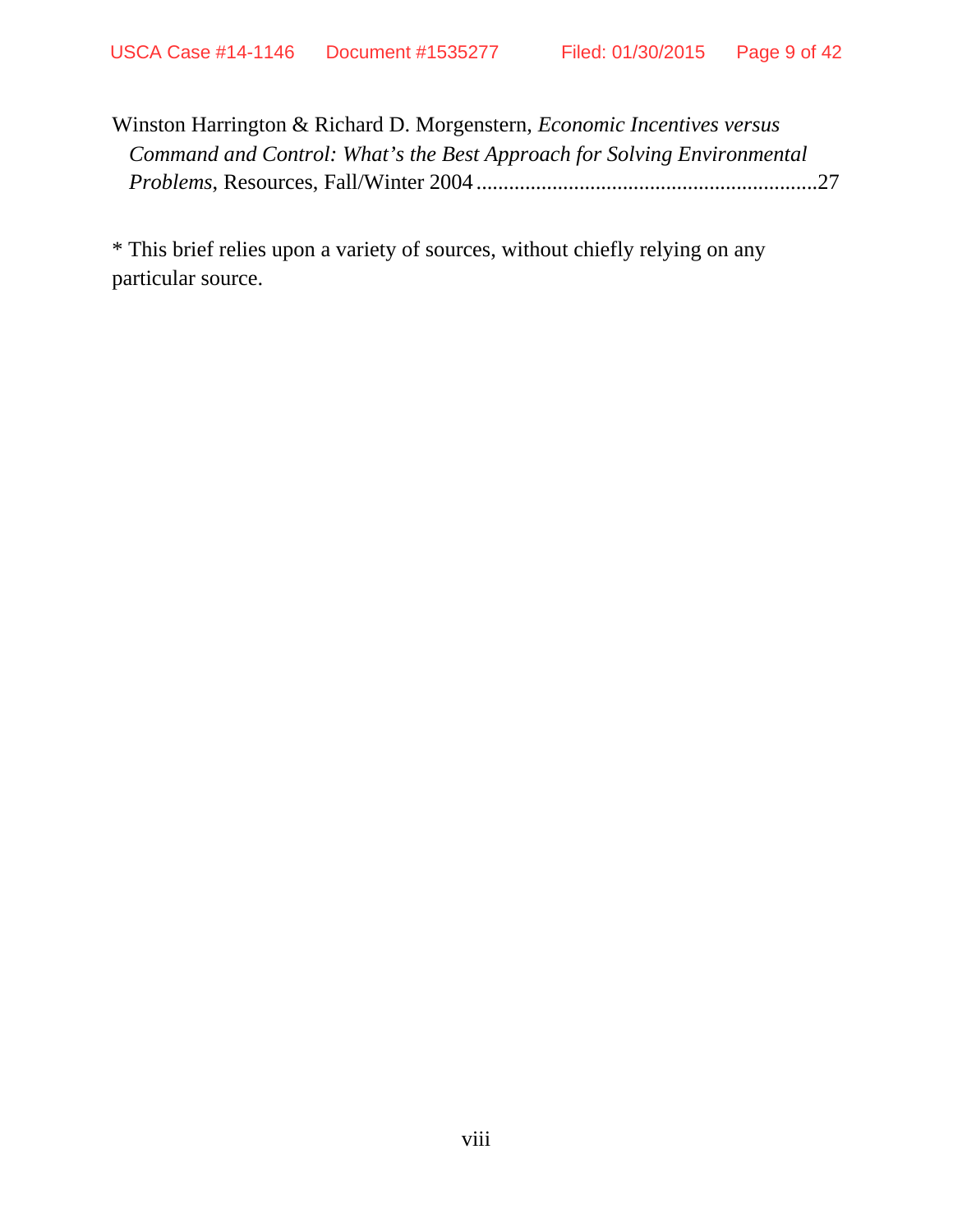## **GLOSSARY OF ACRONYMS AND ABBREVIATIONS**

Pursuant to Circuit Rule 28(a)(3), the following is a glossary of acronyms

and abbreviations used in this brief:

EPA: Environmental Protection Agency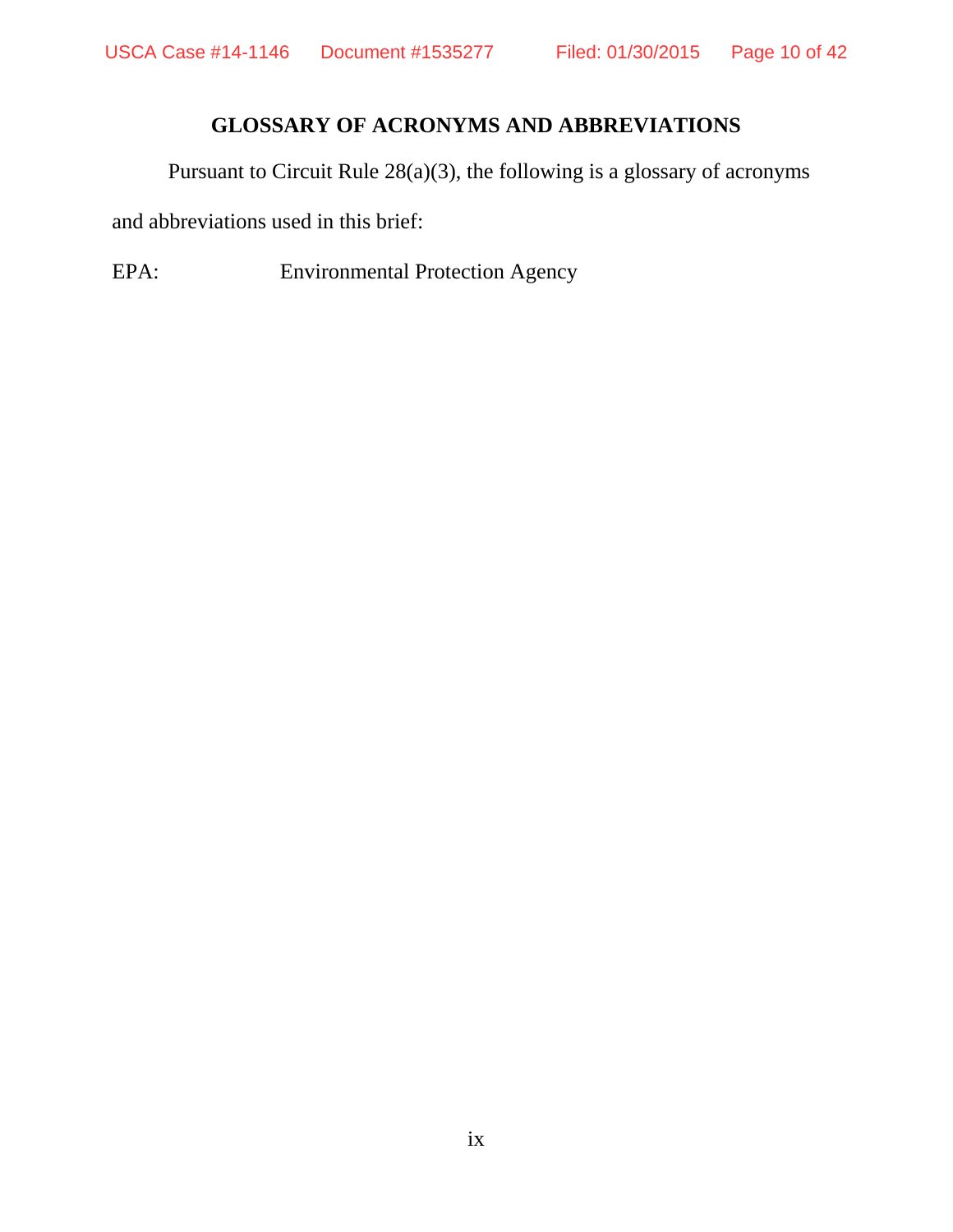$\overline{a}$ 

#### **STATUTES AND REGULATIONS**

All applicable statutes and regulations are included in the Statutory Addendum to the Brief for Respondent EPA.

#### **INTEREST OF AMICUS CURIAE**

Pursuant to this Court's order of January 21, 2015, Dkt. No. 1533159, the Institute for Policy Integrity at New York University School of Law<sup>1</sup> ("Policy Integrity") files this *amicus curiae* brief in support of Respondent, the Environmental Protection Agency ("EPA"). Petitioners seek judicial review of a 2010 settlement agreement between EPA and several states and nonprofit entities regarding the agency's obligations to control carbon dioxide emissions from the electricity sector under the Clean Air Act. Following that settlement agreement, EPA proposed a regulation entitled Carbon Pollution Emission Guidelines for Existing Stationary Sources: Electric Utility Generating Units, 79 Fed. Reg. 34,830 (proposed June 18, 2014), also known as the "Clean Power Plan," to address greenhouse gas emissions from power plants. Petitioners argue that the settlement agreement is unlawful because EPA lacks authority to regulate greenhouse gases from power plants under Section 111(d) of the Clean Air Act, 42 U.S.C. § 7411(d), because it regulated hazardous air pollutants from power plants under Section 112

<sup>&</sup>lt;sup>1</sup> This brief does not purport to represent the views of New York University School of Law, if any.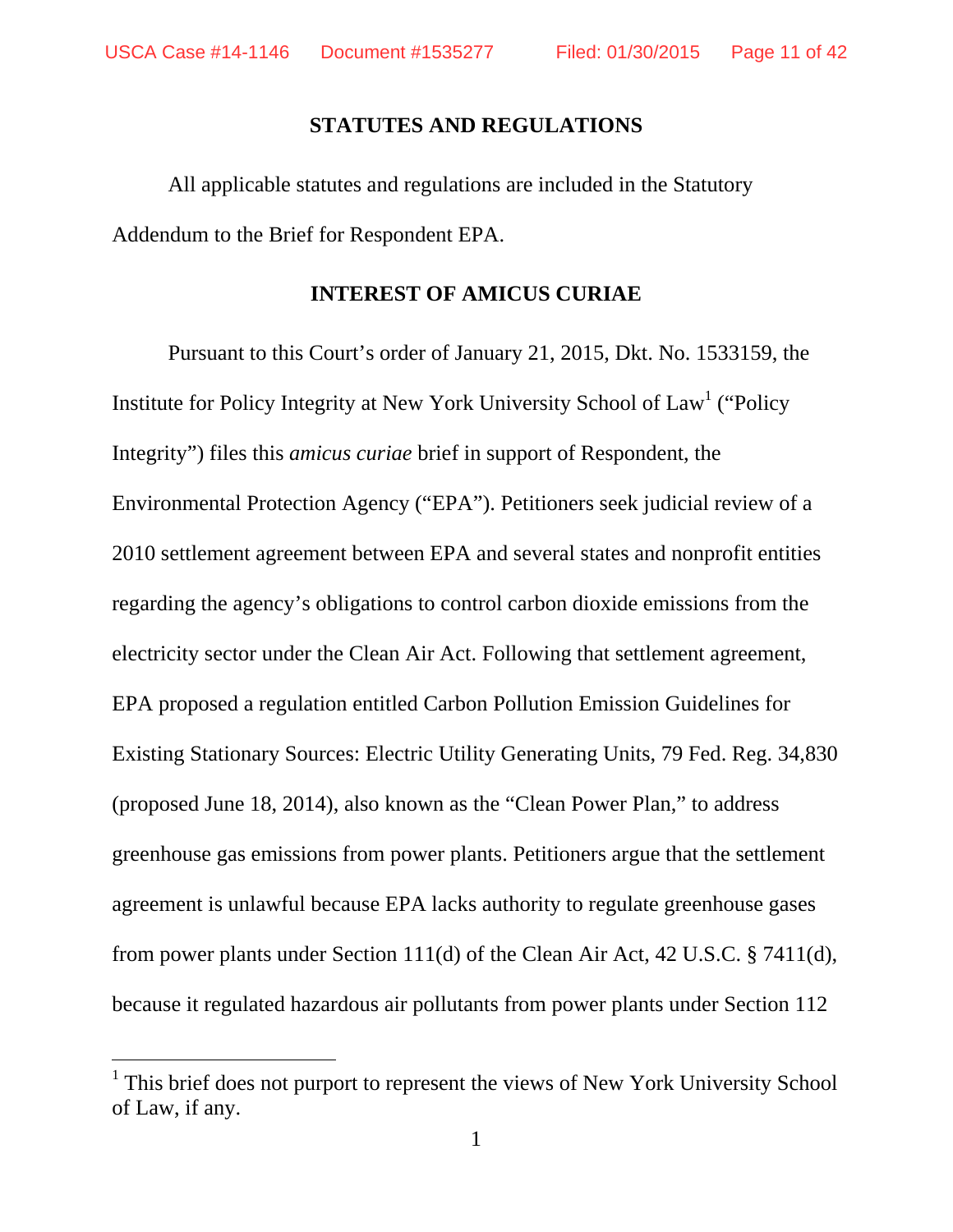of the Act, 42 U.S.C.  $\S$  7412.<sup>2</sup> If this Court decides to reach the merits of Petitioners' claims, Policy Integrity believes that an examination of EPA's regulatory history under Section 111(d) and the flexibility considerations weighing in favor of the use of that section support EPA's authority to promulgate the Clean Power Plan.

Policy Integrity is a nonprofit organization dedicated to improving the quality of government decisionmaking through advocacy and scholarship in the fields of administrative law, economics, and public policy, with a particular focus on environmental issues. Policy Integrity is a collaborative effort of faculty at New York University School of Law; a full-time staff of attorneys, economists, and policy experts; law students; and a Board of Advisors comprised of leaders in public policy, law, and government. Policy Integrity has produced scholarship on and has expertise in the regulation of greenhouse gases and other pollutants under the Clean Air Act, regulatory impact analysis, and rulemaking under the Administrative Procedure Act. Policy Integrity has previously filed amicus briefs in a number of significant cases in this Court and the Supreme Court involving EPA's authority to regulate pollutants, including greenhouse gases, under the Clean Air Act.

 $\overline{a}$ 

 $2^{2}$  Other petitioners have challenged the Clean Power Plan from different procedural postures in related cases that will be heard by the same panel as this proceeding. *See In re Murray Energy Corp.*, No. 14-1112, Dkt. No. 1522086 (Nov. 13, 2014).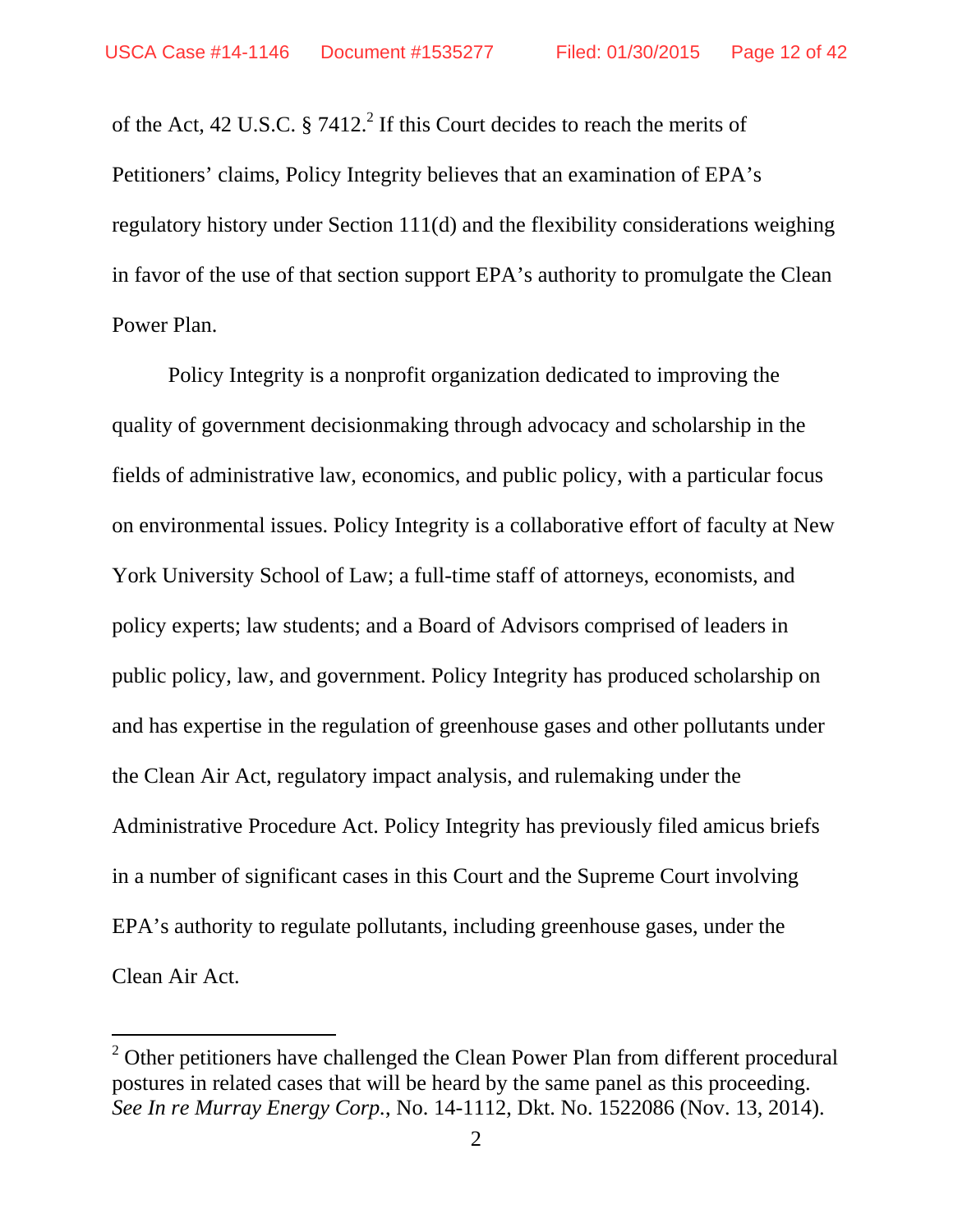Policy Integrity has a significant interest in the outcome of the legal issues presented in this case—in particular in ensuring that EPA has the authority to promulgate flexible standards to reduce carbon pollution, such as the Clean Power Plan standards under Section 111(d). Policy Integrity has participated extensively in rulemaking proceedings to support EPA's use of flexible mechanisms to reduce externalities from greenhouse gas pollution, including submitting comments to EPA with regard to the Clean Power Plan at issue in this case. In particular, Policy Integrity has written numerous analyses on the regulatory history of EPA's interpretations of the interplay between Sections 111(d) and Section 112 following the 1990 Clean Air Act Amendments, as well as on the policy implications of a decision to regulate greenhouse gases under Section 111(d) as opposed to other provisions of the Act. This brief builds upon that work, arguing that the regulatory history and policy context of Section 111(d) support EPA's authority to promulgate the Clean Power Plan.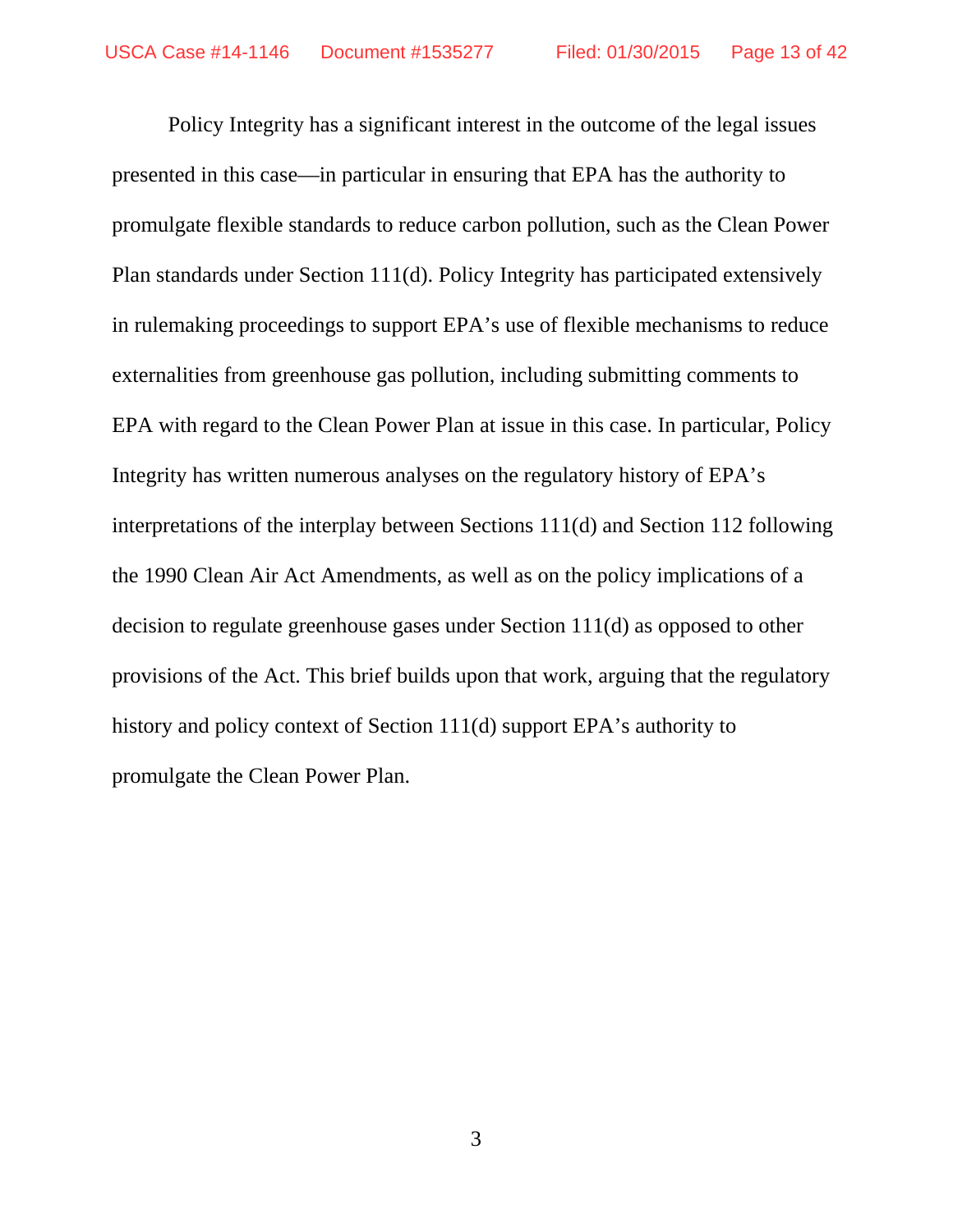#### **SUMMARY OF ARGUMENT**

Ever since the current version of Section 111(d) was enacted in the 1990 Clean Air Act Amendments, EPA has consistently—and under both Republican and Democratic presidential administrations—interpreted the so-called "Section 112 Exclusion" in ways that would authorize the regulation of greenhouse gases from existing power plants under the Clean Power Plan. In particular, EPA has consistently construed the Section 112 Exclusion to apply only to particular pollutants addressed under Section 112, rather than to entire source categories. This longstanding, consistent agency interpretation warrants particular deference and supports a decision by this Court to affirm EPA's authority to promulgate the Clean Power Plan.

Petitioners' reading of the Section 112 Exclusion as applying to entire source categories is not only inconsistent with the regulatory history; it could also foreclose EPA's ability to use the cost-minimizing flexible compliance mechanisms offered by Section 111(d) to address a variety of pollutants that could otherwise be subject to costlier and less-efficient technology-based regulation.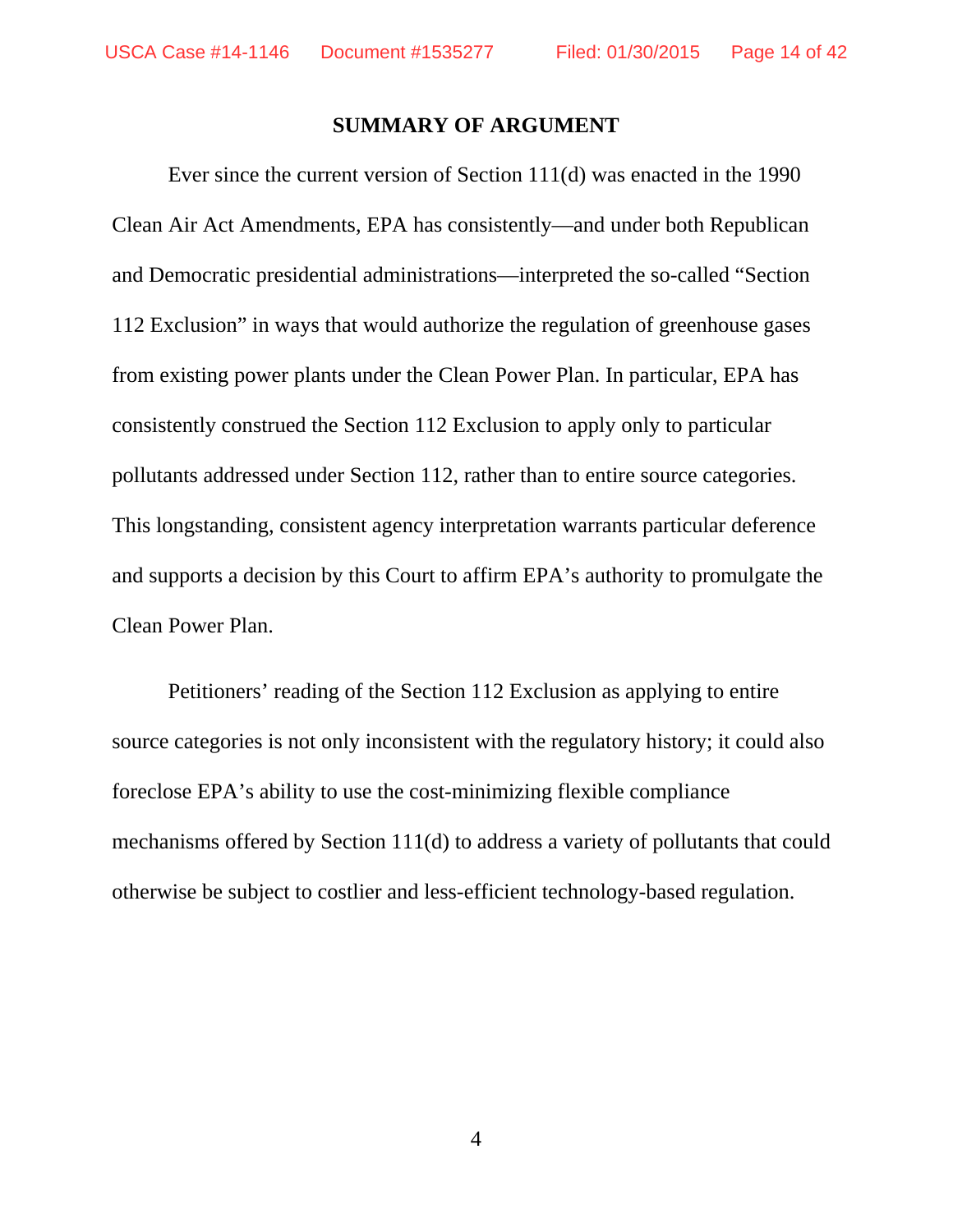#### **ARGUMENT**

## **I. SINCE THE 1990 CLEAN AIR ACT AMENDMENTS AND THROUGH ADMINISTRATIONS OF BOTH PARTIES, EPA HAS REPEATEDLY INTERPRETED SECTION 111(d) IN WAYS CONSISTENT WITH THE PROPOSED CLEAN POWER PLAN**

During nearly twenty-five years of regulatory history, both Republican and Democratic administrations have consistently interpreted Section 111(d)'s socalled "Section 112 Exclusion" in ways that would authorize the regulation of greenhouse gases from existing power plants under the Clean Power Plan. Surprisingly, Petitioners and their amici argue the exact opposite: that EPA has consistently interpreted the Section 112 Exclusion in a way that precludes regulating power plants under Section 111(d). *See* Pet. Br., Doc. No. 1524569, at 31, Amicus Br. of Trade Ass'ns & Pac. Legal Found., Doc. No. 1526595, at 5; *see also* Br. for Intervenor-Petitioners Nat'l Fed'n of Indep. Bus. & Util. Air Regulatory Group at 14, *In re Murray Energy*, Nos. 14-1112 & 14-1151, Doc. No. 1529709 (D.C. Cir. Dec. 30, 2014). However, those briefs mischaracterize EPA's interpretations of the provision. In fact, since the passage of the 1990 Clean Air Act Amendments, EPA has consistently construed the Section 112 Exclusion to apply only to particular pollutants, rather than to entire source categories—an interpretation that affirms EPA's authority to promulgate the Clean Power Plan. *See* EPA Br., Doc. No. 1533964, at 51-54.

5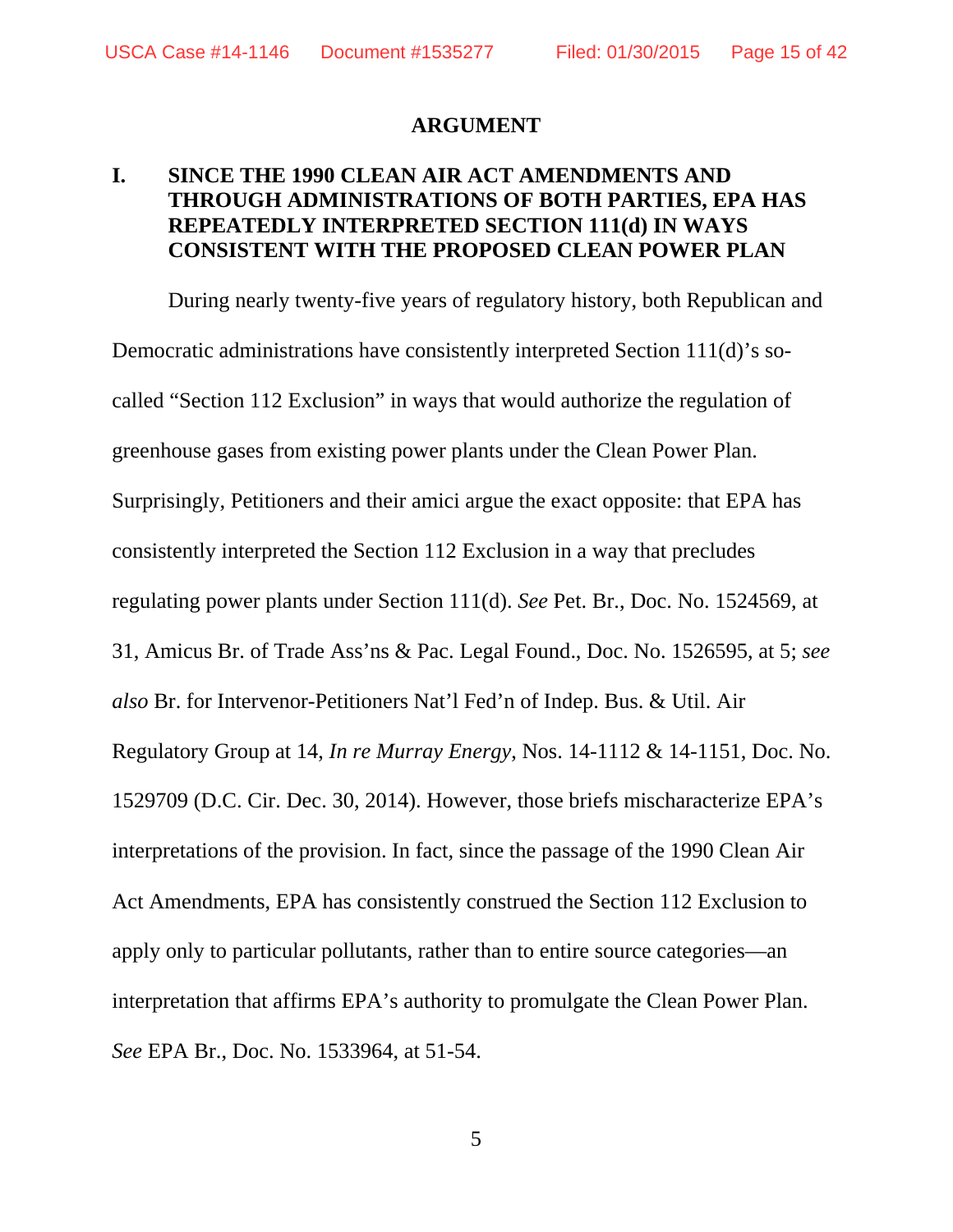## **A. The Regulatory History of EPA's Interpretations of the Section 112 Exclusion Supports the Agency's Authority to Promulgate the Clean Power Plan**

Section 111(d) authorizes the regulation of pollutants emitted by existing sources, as long as new source performance standards exist for that pollutant and source category—except in the case of pollutants already listed or regulated under one of two other Clean Air Act provisions: Section 108 or Section 112. EPA's historical interpretations of these exceptions have been overwhelmingly consistent since the current text was adopted in 1990, but critics of the proposed Clean Power Plan now question the scope of the "Section 112 Exclusion" based on a rare textual peculiarity. In the 1990 Amendments to the Clean Air Act, Congress passed and President George H.W. Bush signed into law two different provisions, with each amending the same text in Section 111(d) in seemingly different ways. The Senate amendment maintained the pre-1990 scope of the exclusion, which prevented hazardous pollutants listed under Section 112 from being regulated further under Section 111(d). The House amendment, on the other hand, is more ambiguous and subject to multiple interpretations—with many reasonable readings supporting the proposed Clean Power Plan. One specific and narrow reading advanced by opponents of the Clean Power Plan, however, could potentially exempt entire categories of existing sources from any Section 111(d) regulation for any pollutant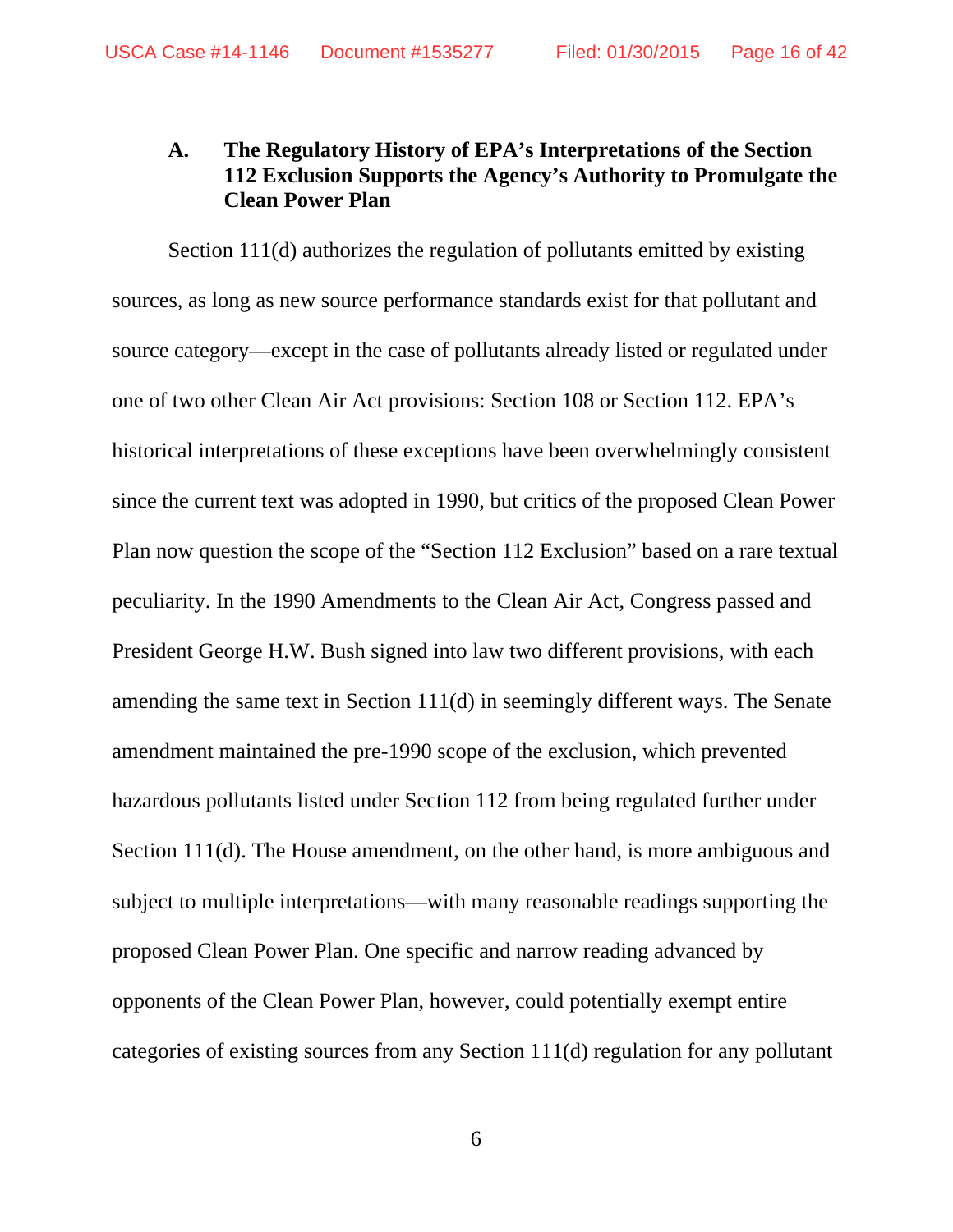if such source categories are already regulated under Section 112, even for completely different pollutants.

Opponents of the Clean Power Plan have seized on this unusual textual problem, focusing on just one reading of the House provision and questionably interpreting the language to prohibit EPA from regulating greenhouse gases from power plants under Section 111(d), because power plants are already a category regulated under Section 112, albeit for different pollutants. *See, e.g.*, Pet. Br., Doc. No. 1524569, at 22-23. In contrast, EPA and scholars have offered a variety of compelling arguments based on the section's text, structure, and legislative history—as well as judicial principles of statutory interpretation and agency deference—that strongly support the agency's authority under Section 111(d) to regulate greenhouse gases from existing power plants, because greenhouse gases from power plants are not hazardous pollutants regulated under Section 112. *See*, *e.g.*, Robert R. Nordhaus & Avi Zevin, *Historical Perspectives on § 111(d) of the Clean Air Act*, 44 Envtl. L. Rep. 11,095 (2014).

EPA's consistent regulatory history of interpreting the Section 112 Exclusion in a way that would exclude only particular pollutants from Section 111(d)'s purview, rather than entire source categories, further supports the agency's authority to promulgate the Clean Power Plan. The Supreme Court has repeatedly recognized the importance of "accord[ing] particular deference to an

7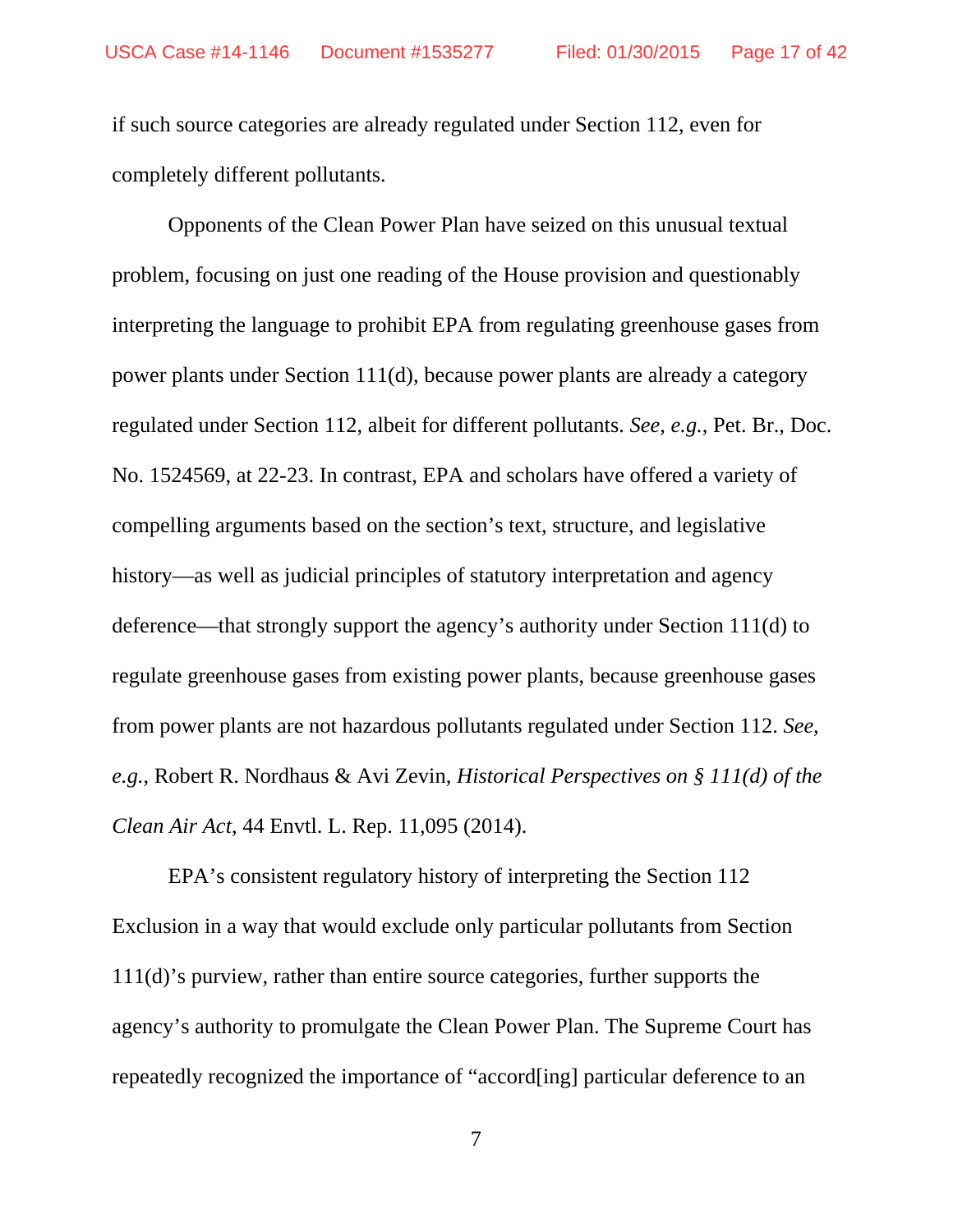agency interpretation of longstanding duration." *Alaska Dept. of Envtl. Conservation v. EPA*, 540 U.S. 461, 487 (2004) (quoting *Barnhart v. Walton*, 535 U.S. 212, 220 (2002)) (internal quotation omitted); *see also Entergy Corp. v. Riverkeeper, Inc.*, 556 U.S. 208, 224 (2009) (explaining that EPA's consistent interpretation of a statutory provision for over three decades, "[w]hile not conclusive, . . . surely tends to show that the EPA's current practice is a reasonable and hence legitimate exercise of its discretion"). EPA's twenty-five-year history of consistent interpretation of the scope of the Section 112 Exclusion similarly warrants "particular deference."

## **B. President George H.W. Bush's EPA Viewed the Section 112 Exclusion to Apply Only to Particular Pollutants Addressed by Section 112, Not to Entire Source Categories**

As early as six months after the passage of the 1990 Clean Air Act Amendments, the EPA under President George H.W. Bush indicated that the Section 112 Exclusion removed only certain pollutants, not entire source categories, from the purview of Section 111(d). In a May 1991 proposal of emissions guidelines for municipal solid waste landfills, EPA described the scope of Section 111(d) as follows: "When an NSPS [New Source Performance Standard] has been promulgated under section 111(b) for a category of sources, section 111(d) of the CAA [Clean Air Act] requires that States submit plans which establish emission standards for existing sources and provide for implementation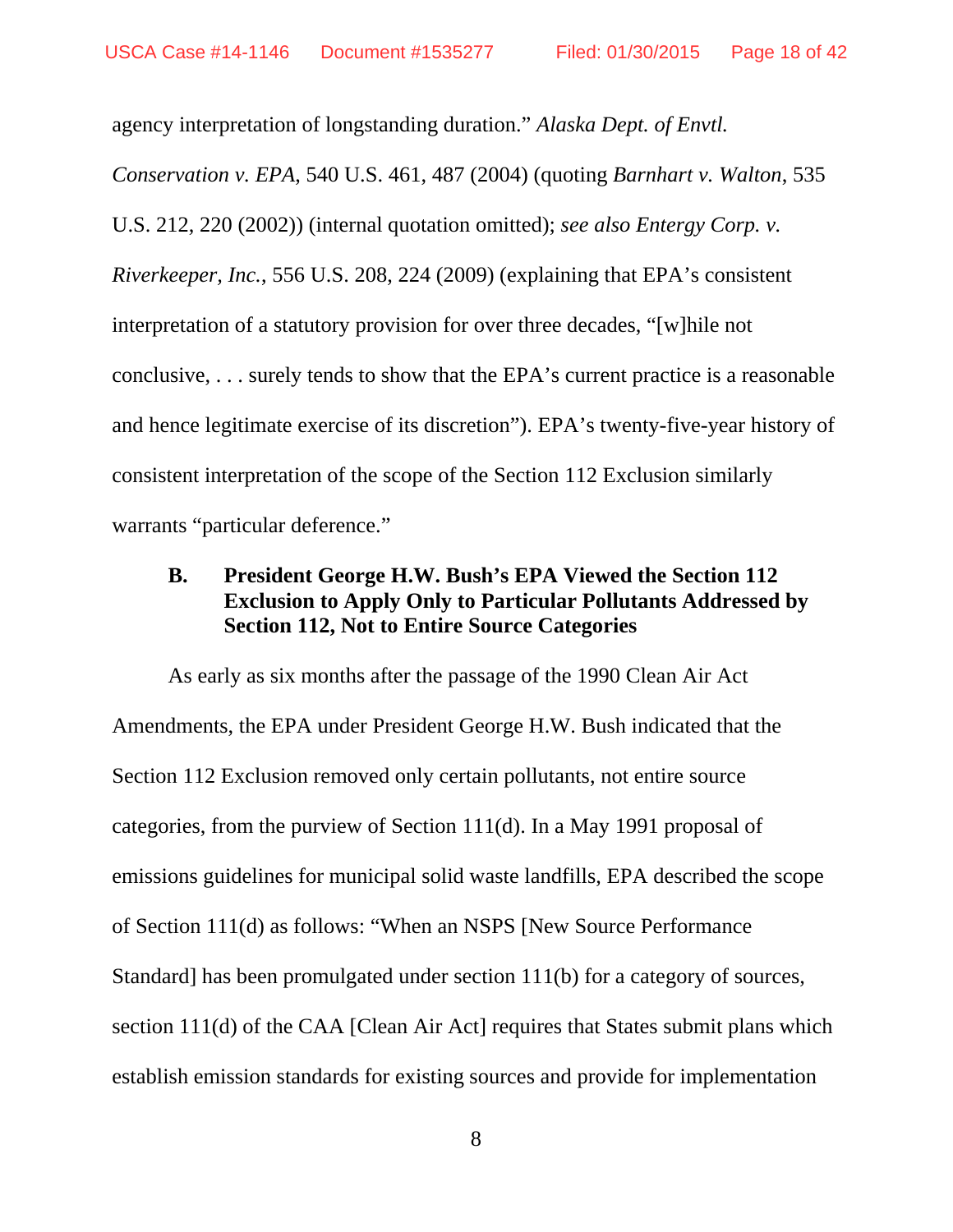and enforcement of emission standards for the designated pollutant." 56 Fed. Reg. 24,468, 24,469 (proposed May 30, 1991). The agency then defined a "designated pollutant" under Section 111(d) as "one that may cause or contribute to endangerment of public health or welfare but is not 'hazardous' within the meaning of section 112 of the CAA [Clean Air Act] and is not controlled under sections 108 through 110 of the CAA [Clean Air Act]." *Id.* Though this proposed rulemaking never discussed the language of the 1990 amendments directly, *see id*. at 24,474, this framing shows that the agency determined that the Section 112 Exclusion applies to particular pollutants—namely those deemed "hazardous" under Section 112—rather than entire source categories.

Under the first Bush Administration's definition, EPA today would clearly have authority to regulate greenhouse gases from existing power plants, since greenhouse gases "contribute to endangerment of public health or welfare" but have not been listed as hazardous under Section 112 or controlled under Sections 108 through 110. *See id.* at 24,469.

## **C. President Clinton's EPA Continued a Pollutant-Focused View of the Section 112 Exclusion, Including Approving Section 111(d) Plans for Categories Also Regulated Under Section 112**

The EPA during President Clinton's administration continued interpreting the exclusions in Section 111(d) to apply to pollutants, rather than to source categories. In 1998, EPA issued hazardous air pollutant standards under Section

9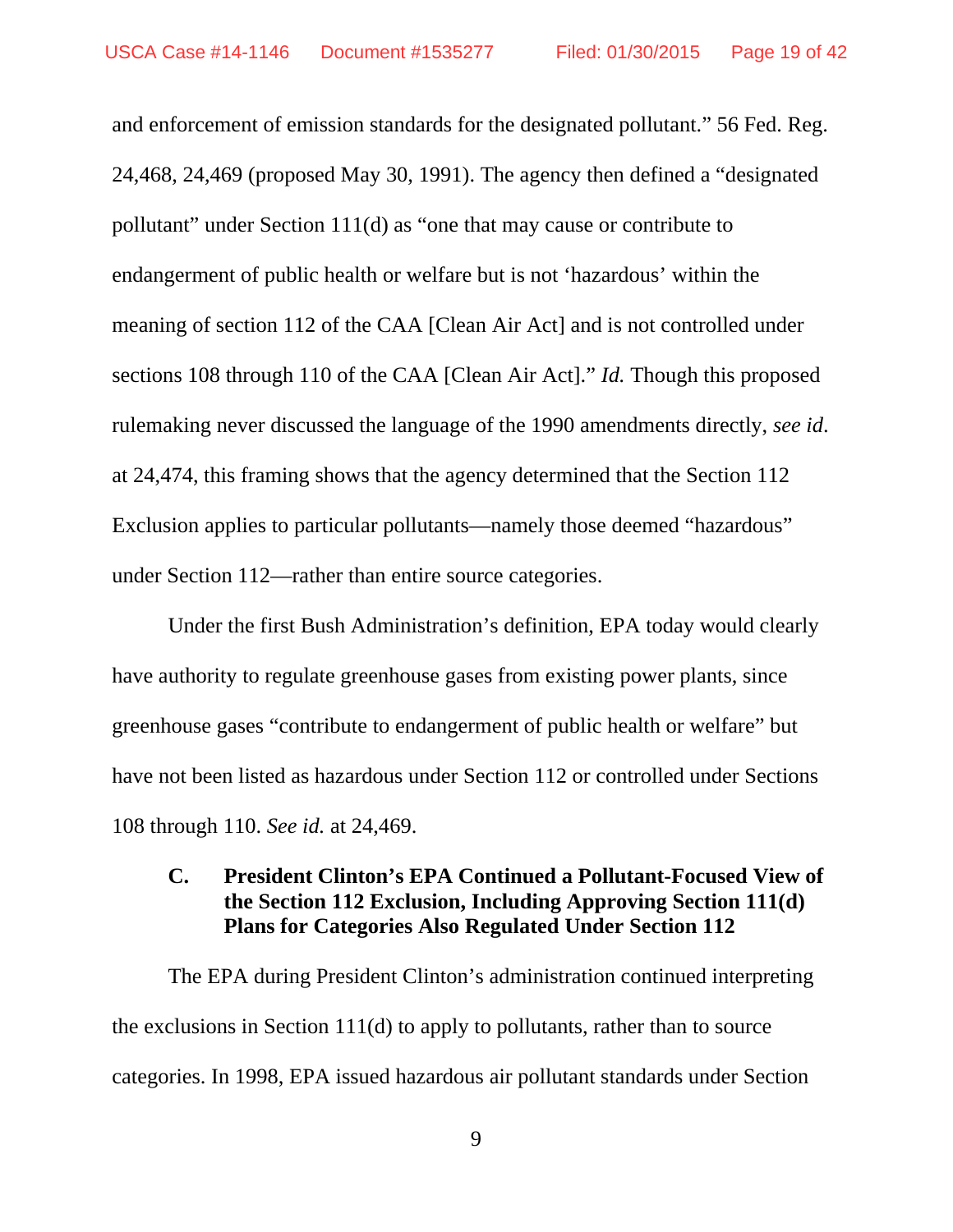112 for pulp and paper producers, including Kraft pulp mills. 63 Fed. Reg. 18,504 (Apr. 15, 1998) (to be codified at 40 C.F.R. pt. 63 subpt. S). In the rulemaking, EPA did not indicate any potential conflict with or the need to repeal its existing Section 111(d) guidelines on total reduced sulfur from Kraft pulp mills, which EPA had issued in 1979. 44 Fed. Reg. 29,828 (May 22, 1979). Moreover, after adopting the Section 112 standards pertaining to hazardous pollutants for these pulp mills, 63 Fed. Reg. 18,504 (Apr. 15, 1998), EPA continued to review and approve state implementation plans under Section 111(d) for total reduced sulfur emissions from the same sources. *See, e.g.*, 64 Fed. Reg. 59,718 (Nov. 3, 1999) (approving Maryland's 111(d) state air quality plan for total reduced sulfur emissions from existing Kraft pulp mills, even though Section 112 standards already applied to Kraft pulp mills).

President Clinton's EPA also continued work on the municipal solid waste landfill regulation first proposed by the previous administration, and continued to view the scope of Section 111(d) as excluding only certain pollutants, not entire source categories. In particular, in proposing to regulate the gases emitted from municipal solid waste landfills—which contain both "hazardous air pollutants" and other "non-hazardous" but still dangerous pollutants—EPA indicated that it would be permitted to simultaneously regulate landfill gas under both Section 111(d) and Section 112. *See* 65 Fed. Reg. 66,672, 66,674-75 (proposed Nov. 7, 2000) ("The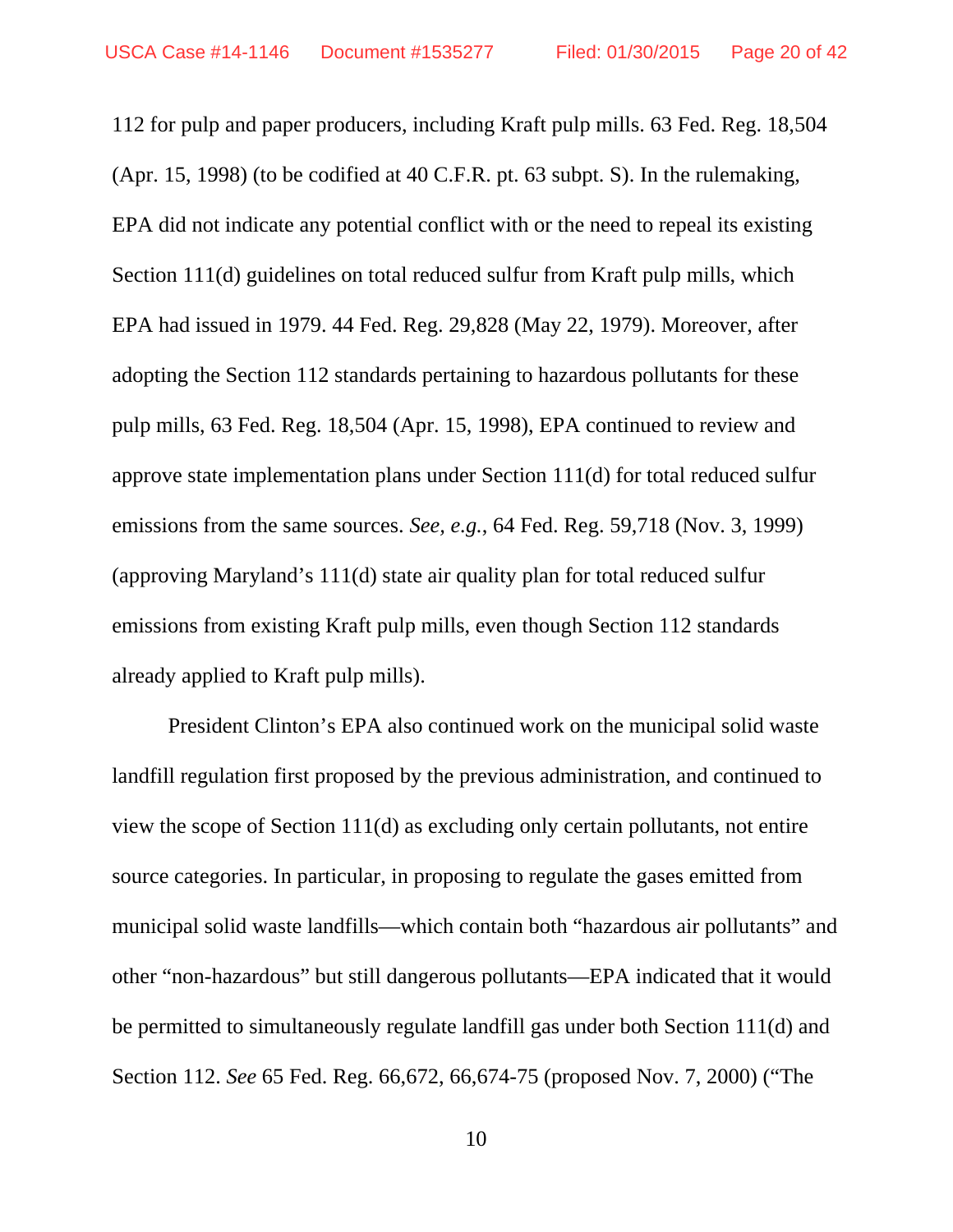additional [Section 112] requirements [are] above and beyond the EG [Section 111(d) emission guidelines]. . . . [T]hese landfills continue to remain subject to the provisions of the EG [Section 111(d) emission guidelines] . . . as applicable.").

Petitioners' amici argue that in a 1995 background report on the development of the municipal solid waste landfill regulations, EPA interpreted the Section 112 Exclusion in Section 111(d) to apply to the entire source category of municipal landfills rather than to particular pollutants emitted from those landfills. *See* Amicus Br. of Trade Ass'ns & Pac. Legal Found., Doc. No. 1526595, at 9 (citing EPA, *Air Emissions from Municipal Solid Waste Landfills—Background Information for Final Standards and Guidelines*, Pub. No. EPA-453/R-94-021, at 1-6 (1995)). Contrary to Petitioners' amici's assertions, EPA never reached such a conclusion. In the 1995 report, EPA noted that municipal landfills could definitely be regulated under Section 111(d) because landfills had not yet been regulated under Section 112. However, EPA also explained that "some components of landfill gas are not hazardous air pollutants listed under section 112(b) and thus will not be regulated under a section 112(d) emission standard." EPA, *Air Emissions from Municipal Solid Waste Landfills—Background Information for Final Standards and Guidelines*, Pub. No. EPA-453/R-94-021, at 1-6 to 1-7 (1995). Thus, because the non-hazardous components of landfill gas would not trigger the Section 112 Exclusion, EPA reasoned that it would be allowed to

11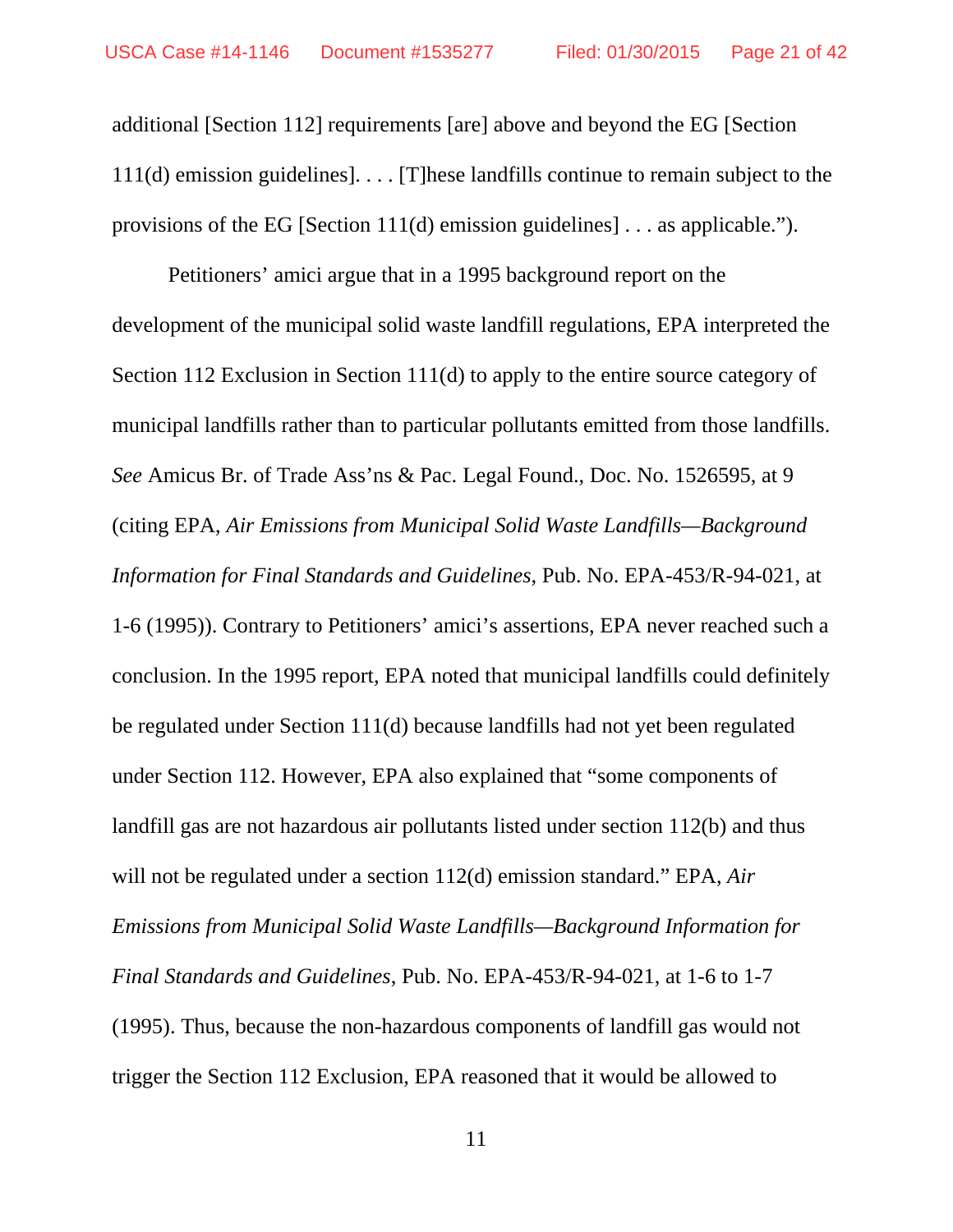"establish[] emission guidelines under section  $111(d)(1)(A)$  for sources of the designated pollutant landfill gas." *Id.* With this reasoning, EPA reaffirmed its interpretation that it may regulate under Section 111(d), despite a source category being subject to Section 112 standards, if particular targeted pollutants remain unregulated under Section 112. *Id.*

Petitioners' amici further argue that the 1995 background report acknowledged that the House amendment was the correct amendment and that, therefore, regulation of a source category under Section 112 would bar all Section 111(d) regulation for that category, even for other pollutants. *See* Amicus Br. of Trade Ass'ns & Pac. Legal Found., Doc. No. 1526595, at 9 (citing EPA, *Air Emissions from Municipal Solid Waste Landfills—Background Information for Final Standards and Guidelines*, Pub. No. EPA-453/R-94-021, at 1-5 (1995)). Although that 1995 background report did assume that the House amendment was the correct one, the agency still determined that, when landfills eventually became subject to regulation under Section 112, the non-hazardous components of landfill gas could nonetheless be subject to regulation under Section 111(d). *Id.* at 1-5 to 1- 6. Moreover, the 1995 document is a background report and, as such, its contents do not constitute a formal interpretation warranting the deference given notice-andcomment rulemaking. *See United States v. Mead Corp.*, 533 U.S. 218, 234 (2001) (holding that "classification rulings[,] . . . policy statements, agency manuals, and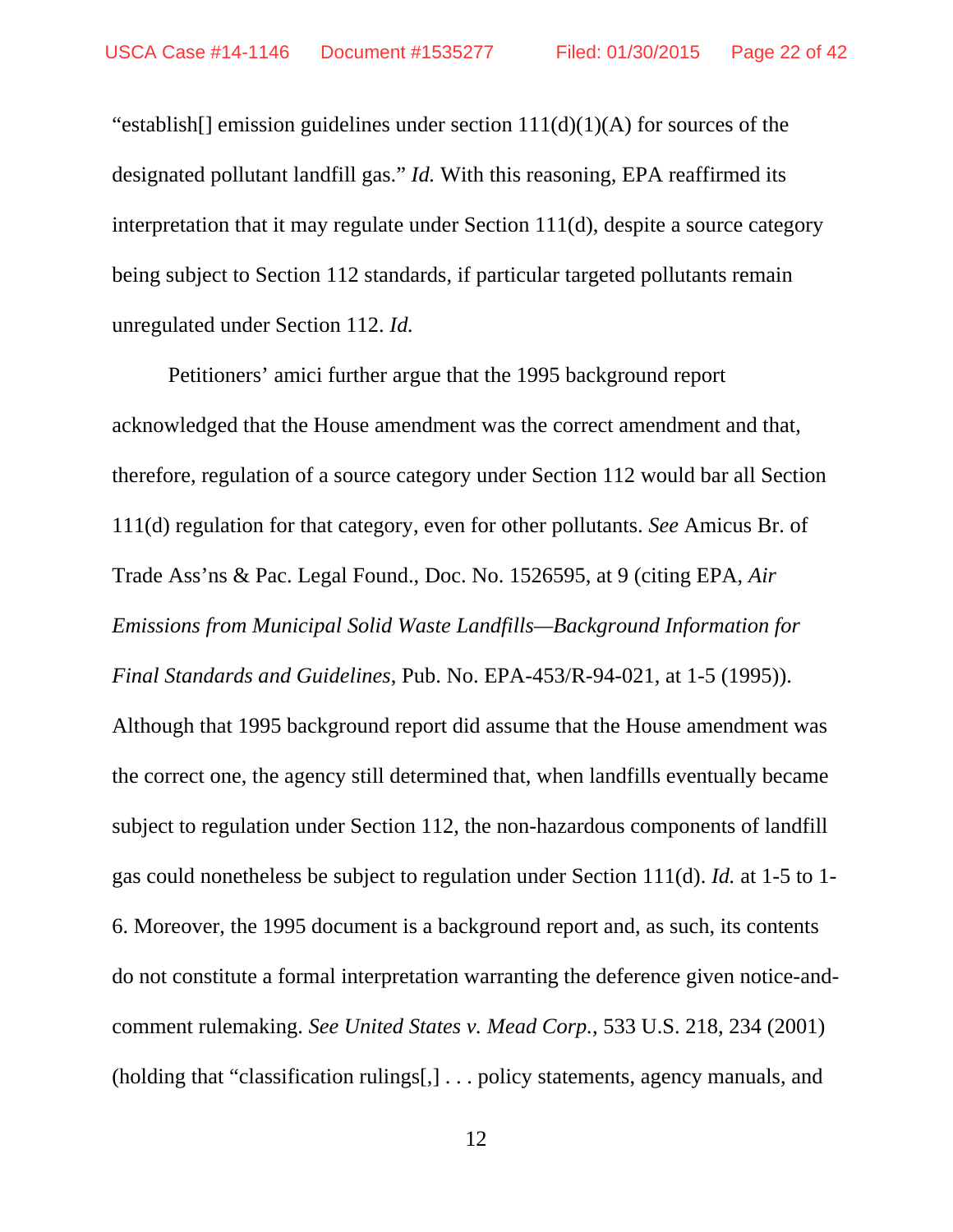enforcement guidelines" are "beyond the *Chevron* pale" and do not warrant heightened deference). Indeed, EPA has never adopted a formal interpretation indicating that the House amendment should be given effect instead of the Senate amendment. As discussed below, on the two occasions when EPA has addressed the amendments directly in rulemaking, the agency has always interpreted Section 111(d) so as to give effect to both amendments, resulting in a pollutant-centric reading of the Section 112 Exclusion. *See* discussion of the Clean Air Mercury Rule and the Clean Power Plan, *infra*.

In its final Section 111(d) emissions guidelines for landfill gases, EPA declined to formally articulate the scope of Section 111(d), though the agency indicated that it might issue hazardous air pollutant standards that would also apply to landfills in the future. 61 Fed. Reg. 9905, 9906 (Mar. 12, 1996) ("[M]ercury might be emitted from landfills. The EPA is still looking at the possibility and will take action as appropriate in the future under [Section 112]."). And, indeed, when EPA did propose hazardous air pollutant standards under Section 112 for landfills in the final months of the Clinton administration, the proposed rule explicitly indicated that the Section 111(d) emissions guidelines would continue to apply to the mixture of "hazardous" and "non-hazardous" gases from the landfills. 65 Fed. Reg. at 66,674-75.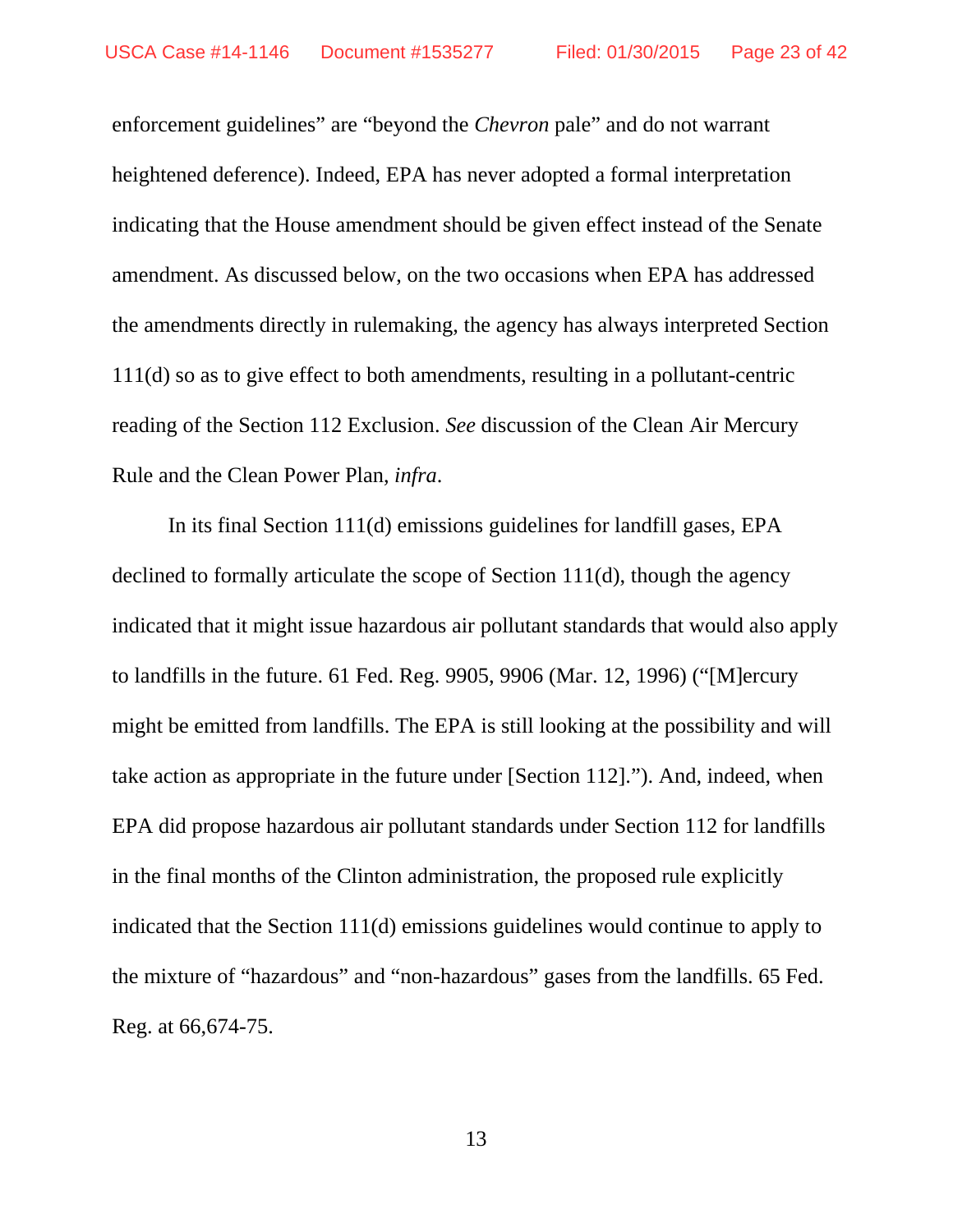The interplay of Sections 111 and 112 also arose in a separate rulemaking on medical waste incinerators. Though medical waste incinerators were not regulated under Section 112, the Clinton EPA did note in proposing Section 111(d) guidelines for these sources that "control under section 111(d) is appropriate when the pollutant may cause or contribute to endangerment of public health or welfare but is not known to be 'hazardous' within the meaning of section 112...." 60 Fed. Reg. 10,654, 10,657 (Feb. 27, 1995) (proposed jointly under Sections 111(d) and 129).

In summary, all of the Clinton administration's interpretations would consistently allow EPA to regulate greenhouse gases from existing power plants under Section 111(d).

## **D. President George W. Bush's EPA Likewise Interpreted the Section 112 Exclusion to Apply Only to Particular Regulated Pollutants**

The EPA under President George W. Bush continued to interpret the Section 112 Exclusion in Section 111(d) to apply to particular air pollutants, rather than to entire source categories regulated under Section 112. Much like under President Clinton, President George W. Bush's EPA continued to review and approve states' Section 111(d) plans for Kraft pulp mills, even though pulp and paper plants were also regulated under Section 112. *See* 68 Fed. Reg. 23,209 (May 1, 2003) (approving Maine's 111(d) state air quality plan for total reduced sulfur emissions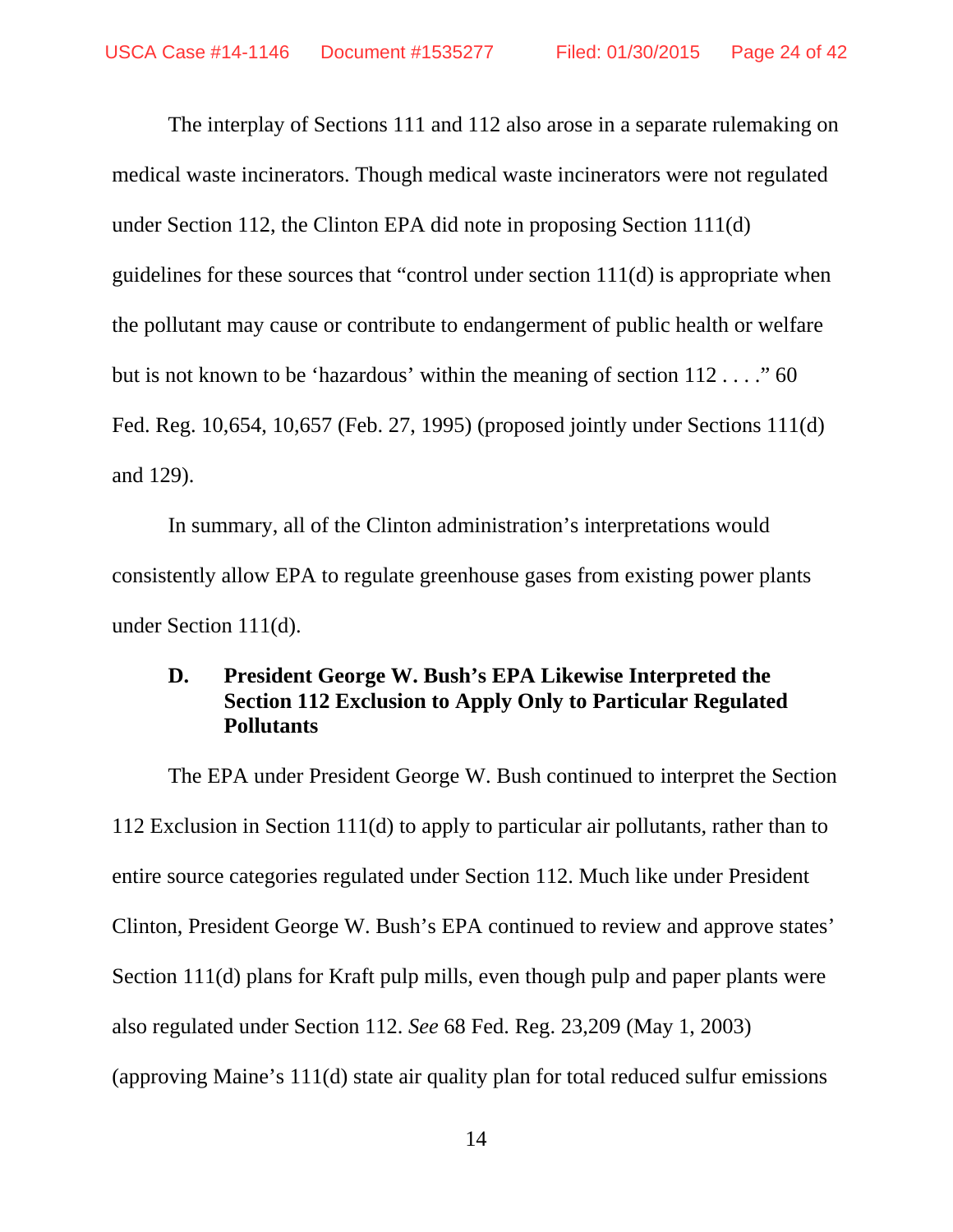from existing Kraft pulp mills, even though Section 112 standards already applied to Kraft pulp mills); 72 Fed. Reg. 59,017 (Oct. 18, 2007) (same, for Virginia's plan).

Bush's EPA also finalized hazardous air pollutant standards for landfills under Section 112, which had been proposed in the Clinton administration's final days. Just as in the Clinton proposal, the final hazardous air pollutant standard indicated that the Section 111(d) emissions guidelines would continue operating. 68 Fed. Reg. 2227, 2229 (Jan. 16, 2003) ("[Qualifying sources] would continue to be subject to the EG [Section 111(d) emission guidelines] . . . as applicable, plus additional requirements imposed [under § 112]."). To that end, after the final hazardous air pollutant standard was published, EPA continued reviewing state plans for landfill gas under Section 111(d), explaining that the approvals were "based on section 111(d) requirements of the Act, not sections 110 and 112." 68 Fed. Reg. 74,868, 74,868 (Dec. 29, 2003) (approving Pennsylvania's 111(d) state air quality plan for total reduced sulfur emissions from existing municipal solid waste landfills, even though Section 112 standards already applied to municipal solid waste landfills); *see also* 68 Fed. Reg. 37,421, 37,422 (June 24, 2003) ("A designated pollutant means any air pollutant . . . which is not included on a list" published under Section 108 or Section 112.).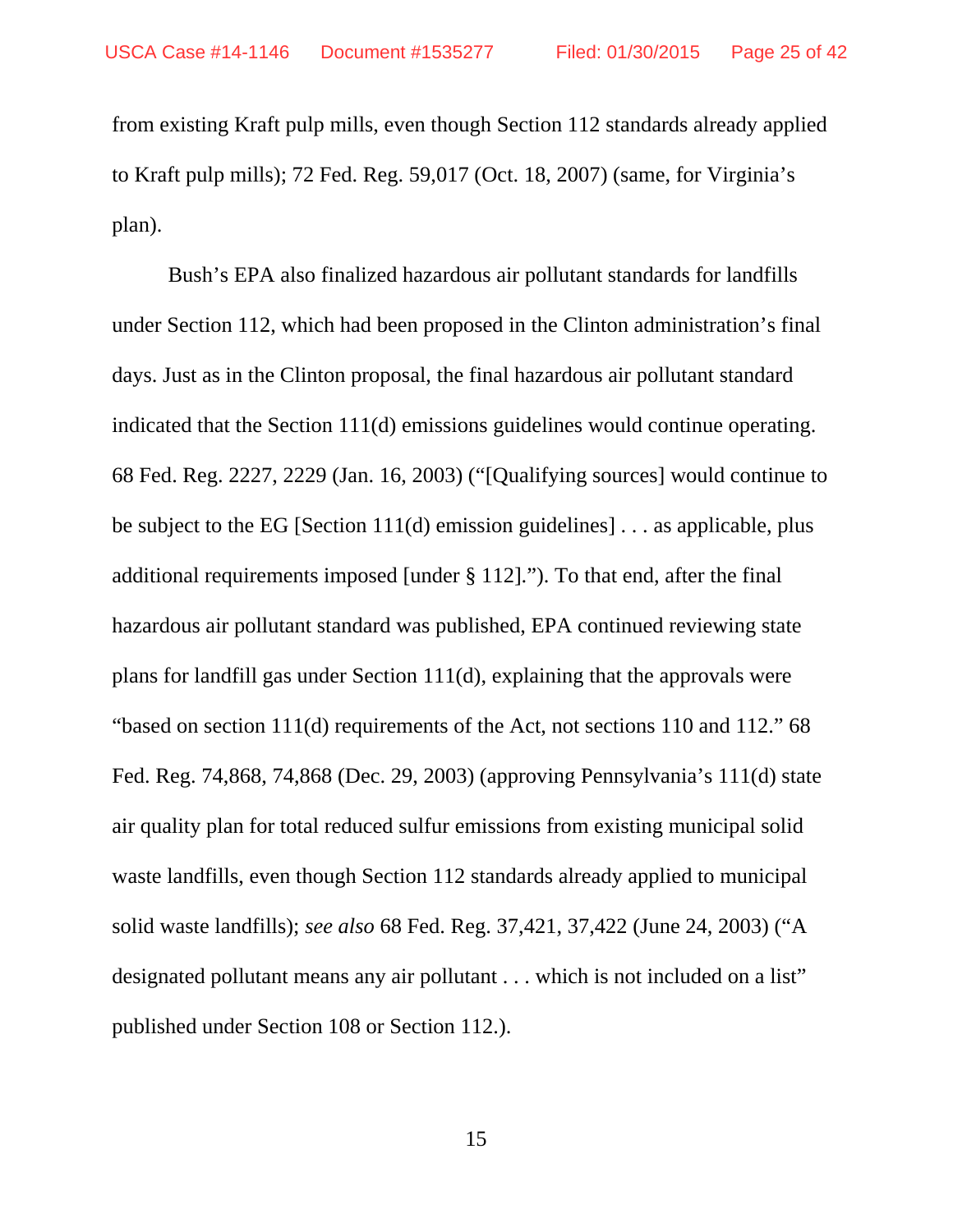In 2005, the George W. Bush administration decided to remove power plants from coverage under Section 112 and instead regulate their mercury emissions under Section 111(d), in its Clean Air Mercury Rule. 70 Fed. Reg. 15,994, 16,031- 32 (Mar. 29, 2005).<sup>3</sup> In that rule, EPA interpreted the Section 112 Exclusion to apply to listed hazardous air pollutants that are emitted from source categories actually regulated under Section 112. EPA did not apply the exclusion to any hazardous air pollutant on a list in Section 112—as one might read the Senate Amendment alone. Neither did EPA apply the exclusion to all pollutants from entire source categories regulated under Section 112—as one might read the House Amendment alone. 70 Fed. Reg. at 16,031-32. EPA intended its interpretation to give effect to the amendments from both houses of Congress. In particular, its interpretation "gives effect to the Senate's desire to focus on HAP [hazardous air pollutants] listed under section 112(b) . . ." 70 Fed. Reg. at 16,032. The interpretation also "gives effect to the House's desire to . . . avoid duplicative regulation of HAP [hazardous air pollutants] for a particular source category." *Id.* 

In order to understand how EPA's interpretation gives effect to both amendments, it can be helpful to consider an example. For the Clean Air Mercury Rule, the House Amendment— any air pollutant "emitted from a source category which is regulated under section 7412," Pub. L. No. 101-549, § 108(g), 104 Stat.

-

<sup>3</sup> This rulemaking was eventually struck down on unrelated grounds in *New Jersey v. EPA*, 517 F.3d 574 (D.C. Cir. 2008).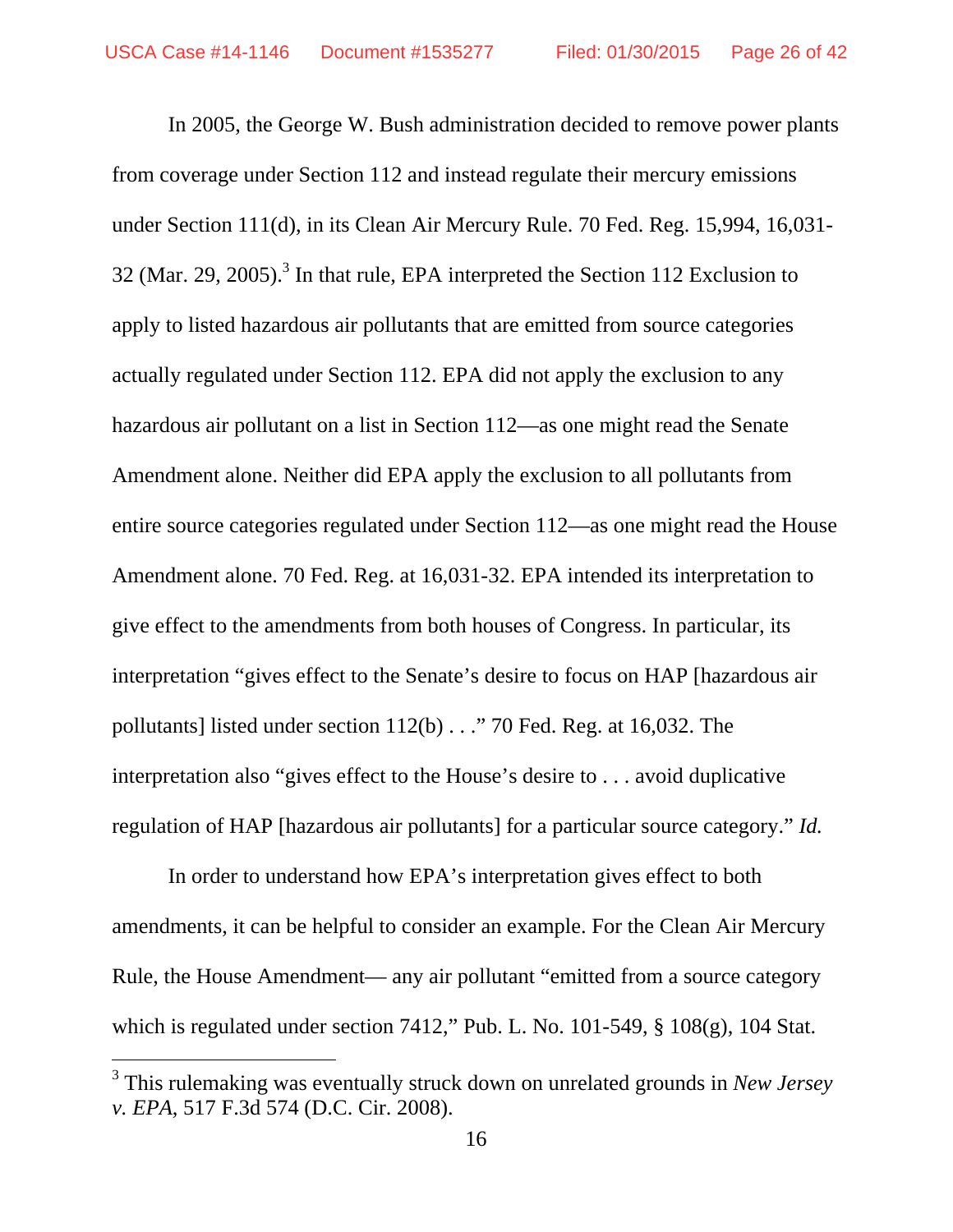2399, 2467 (1990)—acting alone would not have blocked the rule under EPA's interpretation, since the agency was concurrently removing power plants from coverage under Section 112. However, the Senate Amendment—any air pollutant included on a list published under Section 7412(b), Pub. L. No. 101-549, § 302(a), 104 Stat. 2399, 2574 (1990)—acting alone might have barred the Clean Air Mercury Rule, since mercury was listed under Section 112. In contrast, EPA's interpretation giving effect to both amendments—"any hazardous air pollutant listed under section 112(b) that may be emitted from that particular source category," 70 Fed. Reg. at 16,031-32—could have allowed the rule, since, even though mercury was listed under Section 112, it would no longer be emitted from a regulated source category once EPA removed power plants from Section 112 coverage.

Even Petitioners agreed with this interpretive approach when EPA adopted it in 2005. In defending against a challenge to the Clean Air Mercury Rule before this Court, several of the Petitioners here<sup>4</sup> had filed a brief supporting EPA's "reasoned way to reconcile the conflicting language" in the House and Senate Amendments and arguing that the "Court should defer to EPA's interpretation."

 $\overline{a}$ 

<sup>&</sup>lt;sup>4</sup> In particular, West Virginia, Alabama, Indiana, Nebraska, South Dakota, and Wyoming were parties to that brief. Other parties to portions of that brief include petitioner-intervenors Utility Air Regulatory Group and amicus in support of petitioner National Mining Association in the related *Murray Energy* cases (Nos. 14-1112 and 14-1151).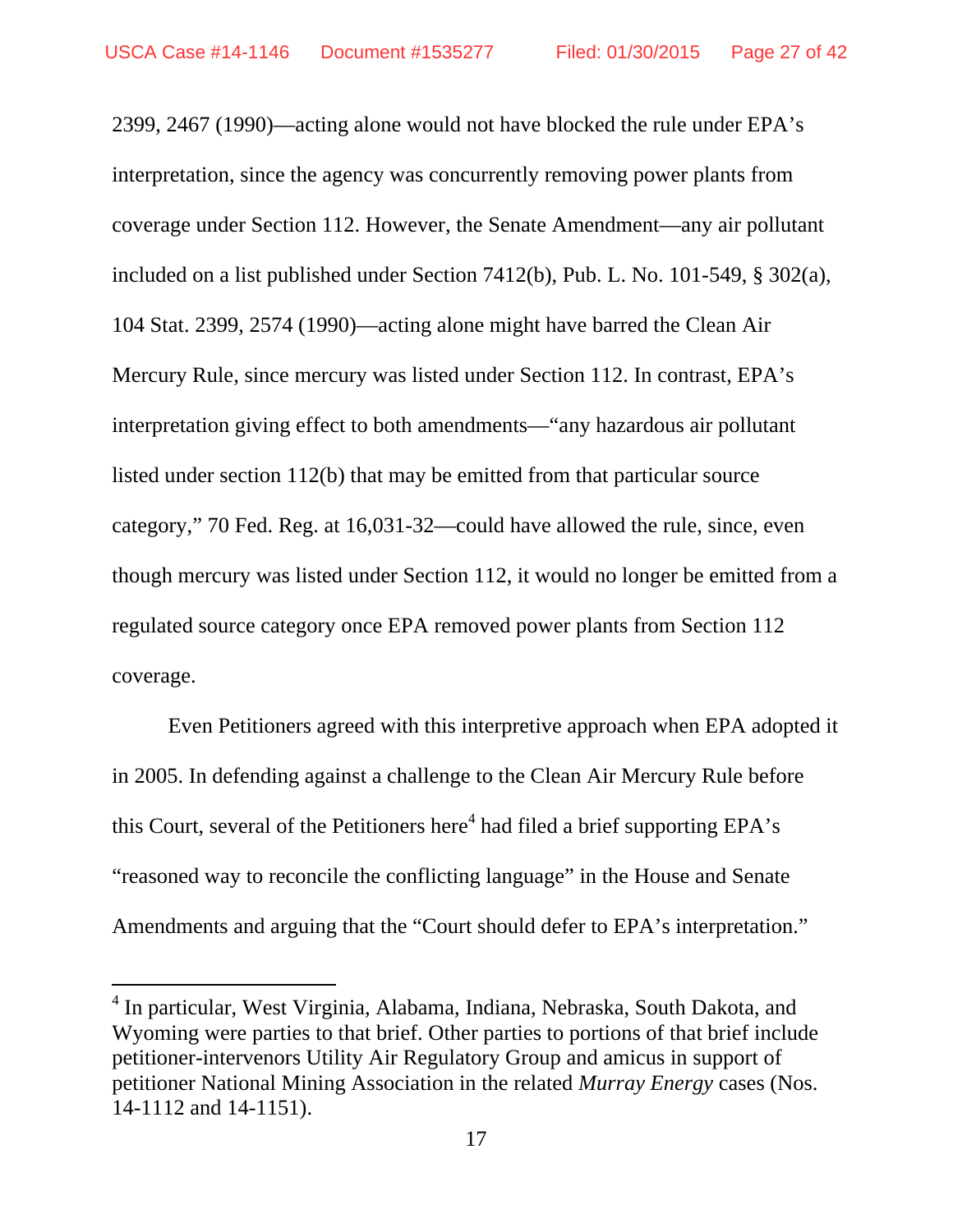Joint Br. of State Respondent-Intervenors et al. at 25, *New Jersey v. EPA*, 517 F.3d 574 (2008) (Nos. 05-1097 et al.).

In the Clean Air Mercury Rule proceeding, in reaching its conclusion on how to interpret Section 111(d), EPA relied not just on legislative history, but also on prior regulatory practice under the Act. For example, the agency noted that, "EPA has historically regulated non-HAP [non "hazardous air pollutants"] under section 111(d), even where those non-HAP [non "hazardous air pollutants"] were emitted from a source category actually regulated under section 112." 70 Fed. Reg. at 16,032. Ultimately, through this rulemaking, EPA revised the definition of "designated pollutants" (i.e., those pollutants subject to Section 111(d)), confirming that Section 111(d) can regulate pollutants emitted by source categories regulated under Section 112 so long as those particular pollutants are not also listed under Section 112. 70 Fed. Reg. 28,606, 28,649 (May 18, 2005). Applying that definition today, EPA would be authorized to regulate greenhouse gases from existing power plants.

Though Petitioners and their amici argue that EPA conceded in the Clean Air Mercury Rule preamble that Section 111(d) requires EPA to exclude entire source categories covered under Section 112 from regulation under Section 111(d), *see* Pet. Br., Doc. No. 1524569, at 8; Amicus Br. of Trade Ass'ns & Pac. Legal Found., Doc. No. 1526595, at 9, EPA has never interpreted Section 111(d) in this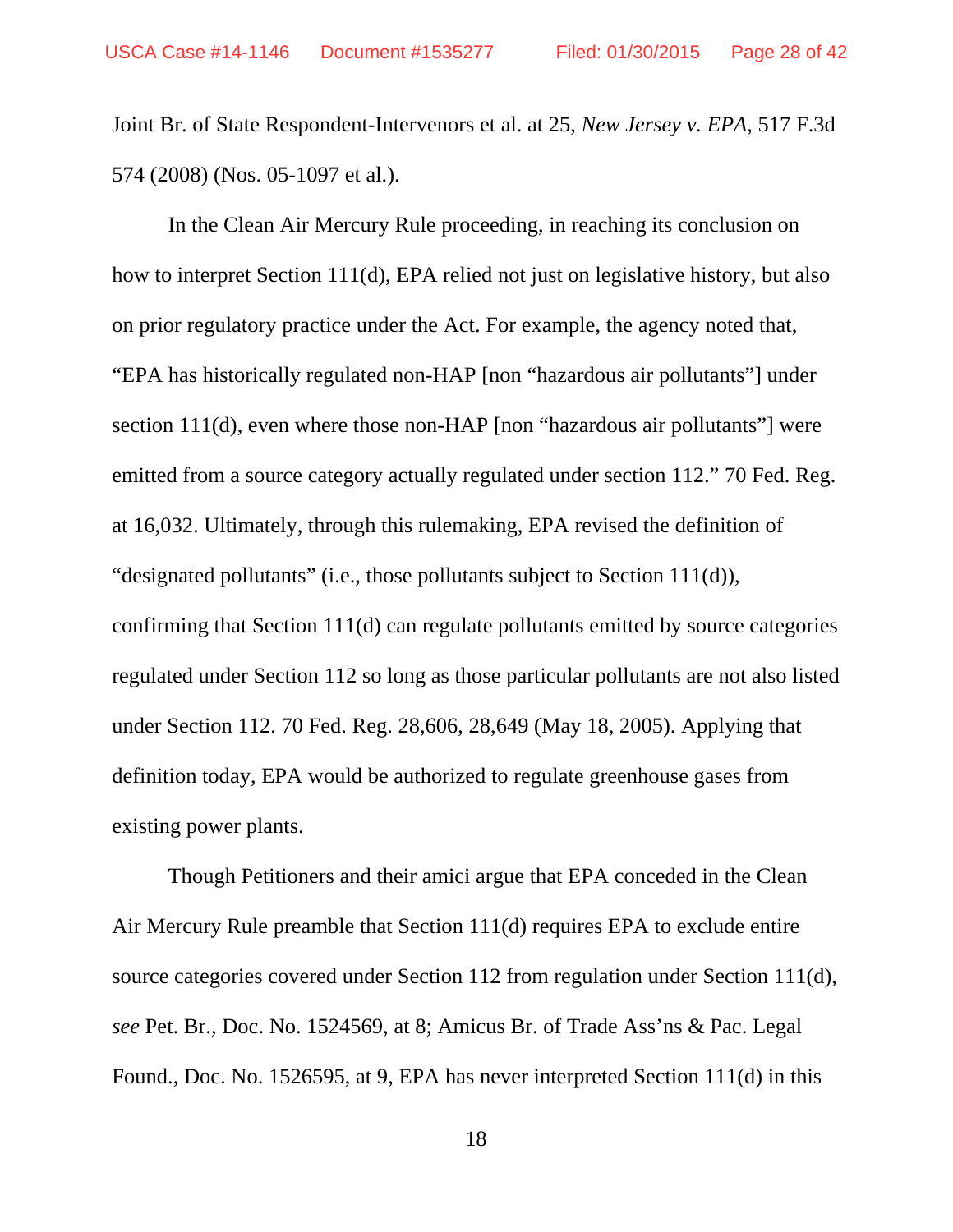fashion. EPA's statements about potential "literal" interpretations of the text pertain solely to the House's version of the 1990 Amendments. 70 Fed. Reg. at 16,031-32.<sup>5</sup> EPA has consistently maintained that the proper interpretation of Section 111(d) must give effect to the Amendments of both houses of Congress, not selectively favor either the House's version or the Senate's version. 70 Fed. Reg. at 16,031-32.

Toward the end of the George W. Bush administration, in response to the Supreme Court's decision in *Massachusetts v. EPA*, 549 U.S. 497 (2007), EPA again characterized Section 111(d) in a manner that would allow it to cover the regulation of greenhouse gases from existing power plants. Specifically, in its advanced notice of proposed rulemaking on greenhouse gases in 2008, EPA considered the possibility of regulating greenhouse gases under Section 111(d). In assessing the potential of this provision, EPA noted, "where a source category is being regulated under section 112, a section 111(d) standard of performance cannot be established to address any HAP [hazardous air pollutant] listed under 112(b) that may be emitted from that particular source category." 73 Fed. Reg. 44,354, 44,487 (July 30, 2008) (quoting EPA's interpretation of the Section 112 Exclusion from its Clean Air Mercury Rule, 70 Fed. Reg. at 16,029-32). Thus,

-

 $<sup>5</sup>$  Moreover, even if one were to focus solely on the House amendment, there are</sup> multiple "literal" readings of that amendment. "Literal" is not the same as "unambiguous." *See* EPA Br., Doc. No. 1533964, at 35 & n.20.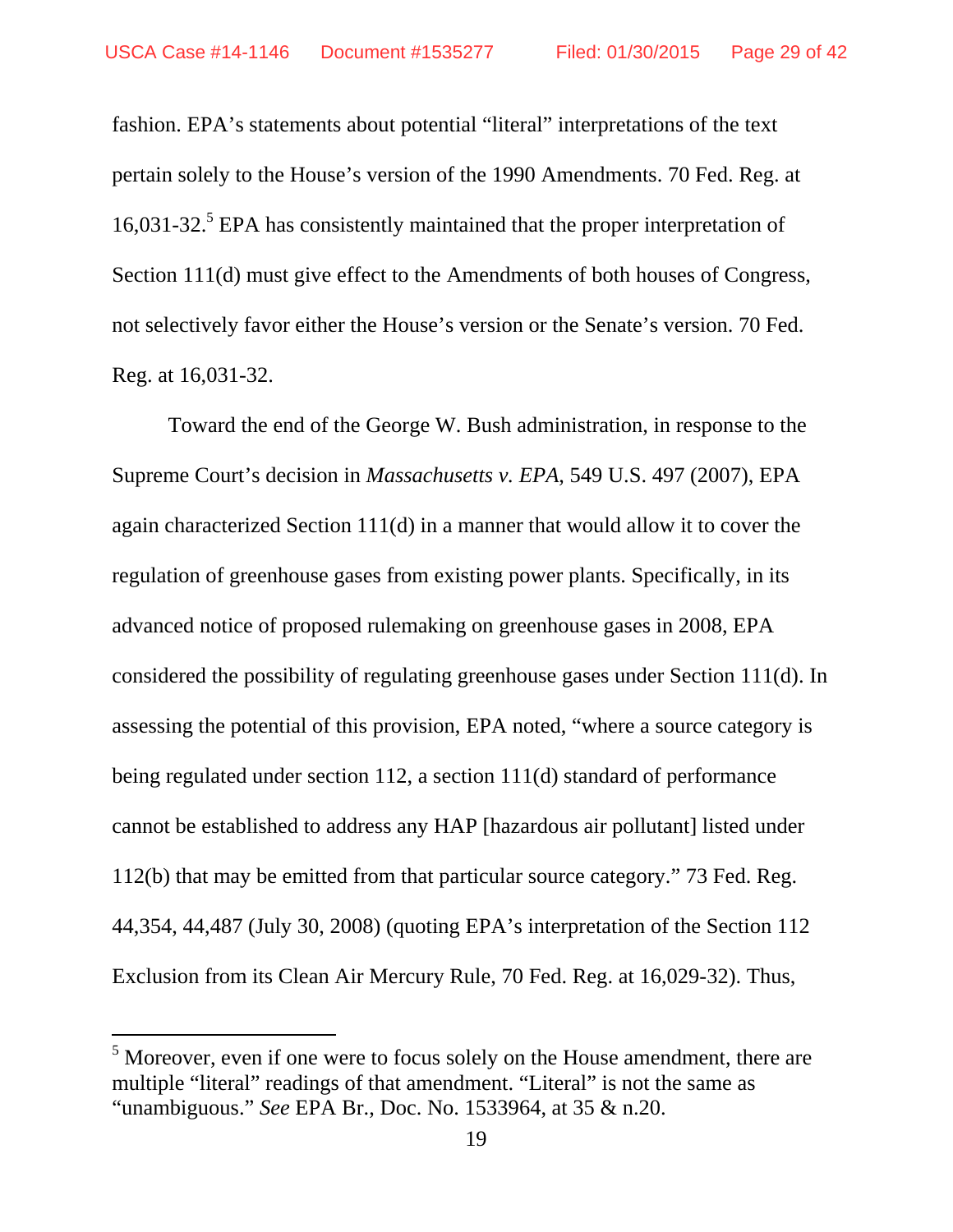throughout the George W. Bush administration, EPA consistently interpreted the Section 112 Exclusion in a way that would permit regulation of greenhouse gases from power plants under Section 111(d).

## **E. President Obama's EPA Also Reads the Section 112 Exclusion to Apply Only to Particular Pollutants, Rather Than Entire Source Categories**

The EPA under President Obama continued an interpretation of the Section 112 Exclusion that focuses on particular pollutants regulated under Section 112, rather than on source categories. When promulgating rules under Section 112 for the regulation of hazardous air pollutants from power plants, EPA again indicated that the Section 112 Exemption applied to particular pollutants regulated under that section, not entire source categories. 77 Fed. Reg. 9304, 9447 (Feb. 16, 2012) ("(a) Designated pollutant means any air pollutant, the emissions of which are subject to a standard of performance for new stationary sources, but for which air quality criteria have not been issued and that is not included on a list" published under Section 108 or Section 112.). This focus is consistent with how each of the previous three presidential administrations—going back to just months after the 1990 Clean Air Act Amendments were passed—have interpreted the scope of the Section 112 Exclusion.

Further, simultaneously with proposing the Clean Power Plan, EPA reiterated support for the same interpretation of the Section 112 Exclusion as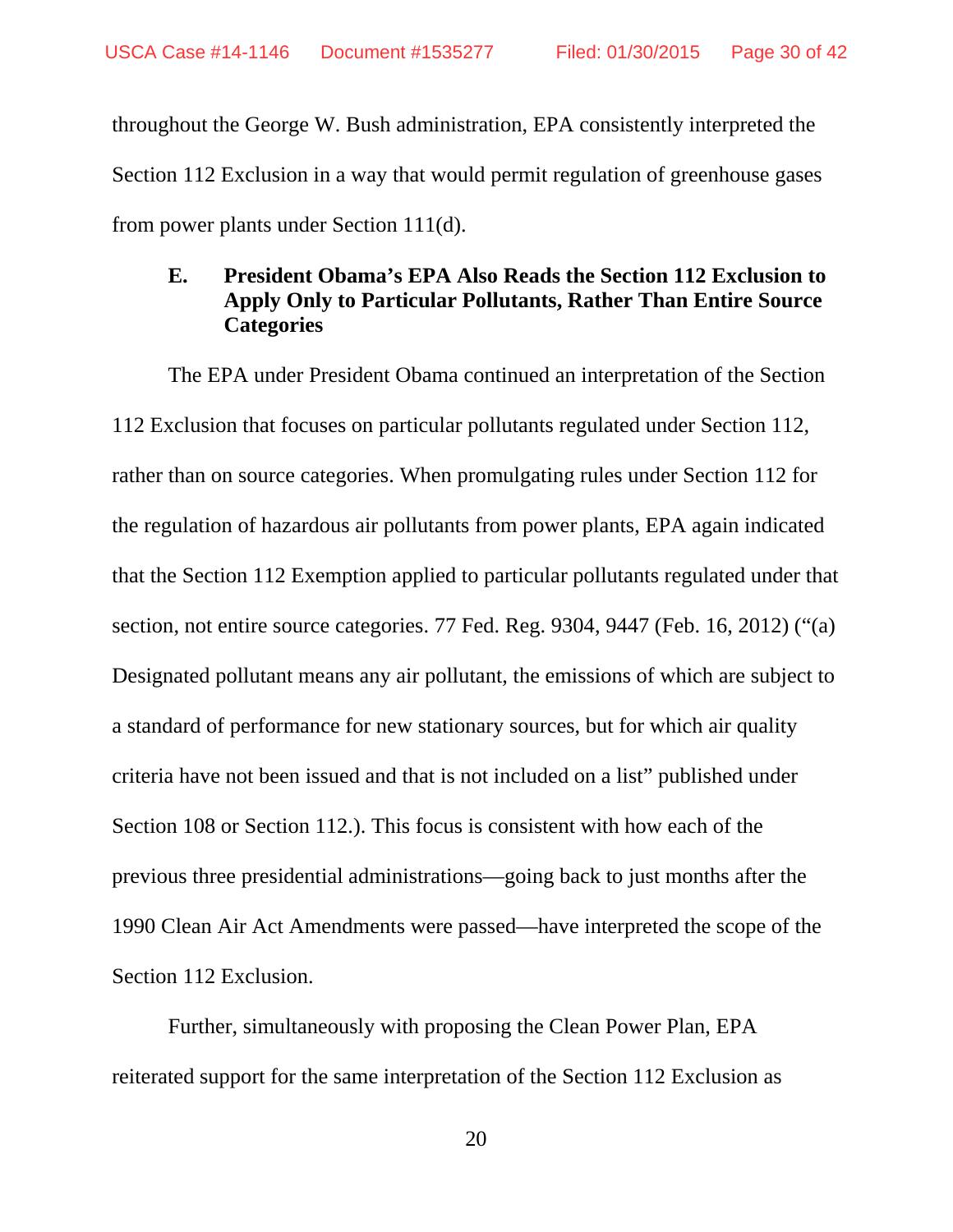officially propounded in the Clean Air Mercury Rule under the George W. Bush administration, and as illustrated through practice and regulatory statements for decades. In its legal memorandum accompanying the proposed rule, EPA explained that it "continues to view . . . as reasonable" the Bush administration interpretation of Section 111(d) that gives effect to both the House amendment and the Senate amendment. EPA, Legal Memorandum for Proposed Carbon Pollution Emission Guidelines for Existing Electric Utility Generating Units 26-27 (2014), http://www2.epa.gov/sites/production/files/2014-06/documents/20140602-legalmemorandum.pdf. The memorandum also found reasonable the agency's determination that "[w]here a source category is regulated under section 112, a section 111(d) standard of performance cannot be established to address any HAP listed under section 112(b) that may be emitted from that particular source category." *Id.* at 26. EPA further noted that it was reasonable for the agency to conclude that a reading of the Section 112 Exclusion that foreclosed the regulation of all pollutants from any source category regulated under Section 112 would be inconsistent with

> (i) Congress' desire in the 1990 [Clean Air Act] Amendments to require the EPA to regulate more substances, and not to eliminate the EPA's ability to regulate large categories of air pollutants, and (ii) the fact that the EPA has historically regulated non-hazardous air pollutants under section 111(d), even where those air pollutants were emitted from a source category actually regulated under section 112.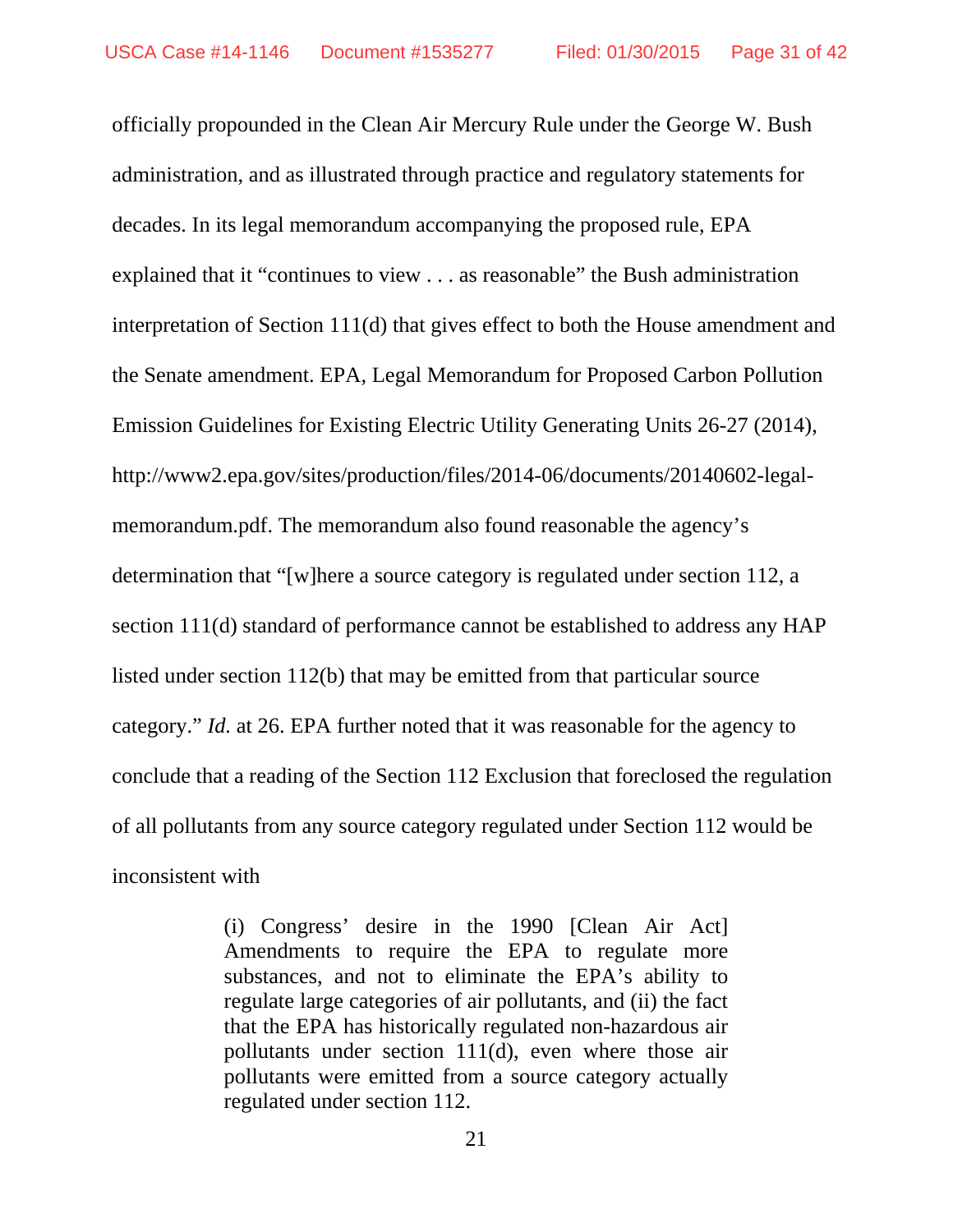*Id.* at 26-27. The legal memorandum accompanying the proposed Clean Power Plan is yet another example of EPA interpreting the Section 112 Exclusion to apply to specific pollutants regulated under Section 112, not whole source categories.

From shortly after the passage of the 1990 Clean Air Act Amendments, through over two decades of administrations of both parties, EPA has consistently interpreted the Section 112 Exclusion in Section 111(d) to apply to particular pollutants, rather than to entire source categories. In light of EPA's consistent, reasonable interpretation of the Section 112 Exclusion, this Court should grant additional deference to the agency's approach and find that EPA has the authority to regulate greenhouse gases from power plants under Section 111(d).

## **II. PETITIONERS' READING OF THE SECTION 112 EXCLUSION COULD RESTRICT EPA'S USE OF SECTION 111(d), WHICH WOULD PREVENT THE AGENCY AND STATES FROM TAKING ADVANTAGE OF THE SECTION'S COST-MINIMIZING FLEXIBLE COMPLIANCE MECHANISMS**

Section 111(d) allows for EPA, states, and sources to use flexible compliance mechanisms to meet emission guidelines. These flexible compliance approaches, in turn, lower compliance costs and increase efficiency of regulatory programs. If Petitioners' reading of the Section 112 Exclusion is adopted, that would foreclose the use of Section 111(d) and its flexible compliance mechanisms for a variety of harmful pollutants.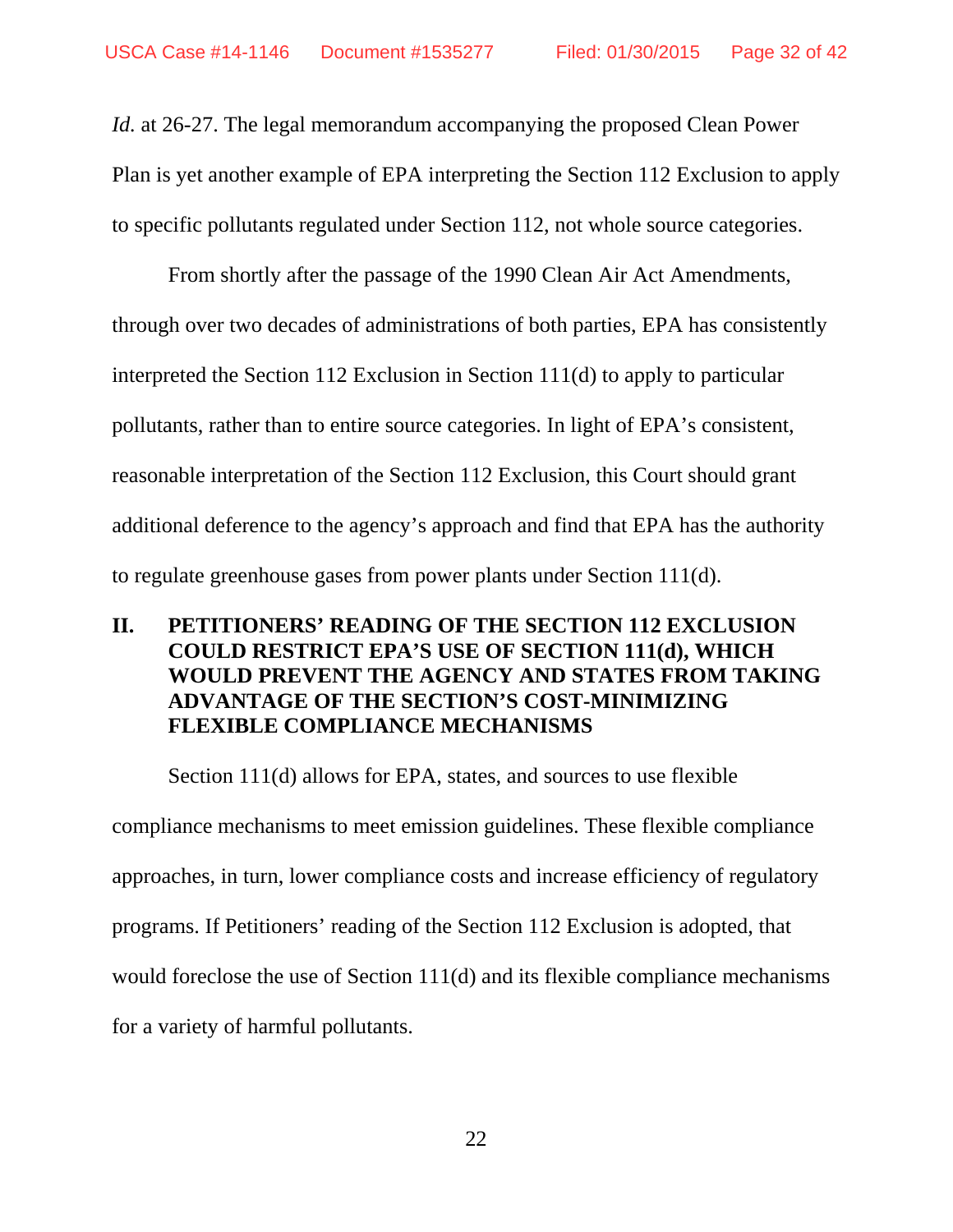## **A. Section 111(d) Permits States to Use Flexible Compliance Mechanisms to Meet EPA's Emission Guidelines, Which Helps Decrease the Costs of Effectively Reducing Pollution Such as Greenhouse Gases**

Economists and policymakers broadly agree about the benefits of allowing flexible compliance mechanisms, in order to help remedy environmental harms while minimizing costs. *See, e.g.*, Robert W. Hahn & Gordon L. Hester, *Where Did All the Markets Go? An Analysis of EPA's Emissions Trading Program*, 6 Yale. J. on Reg. 109, 110-113 (1989) (reviewing literature discussing the benefits of flexible compliance mechanisms). Legal academics agree that Section 111(d) provides valuable flexible regulatory options for EPA and the states in addressing the harms from climate change. *See* Gregory E. Wannier, et al., *Prevailing Academic Views on Compliance Flexibility Under Section 111 of the Clean Air Act*, Inst. for Policy Integrity Disc. Paper No. 2011/2 (2011), *available at* http://policyintegrity.org/files/publications/Prevailing\_Academic\_View\_on\_Compl iance\_Flexibility\_under\_Section\_111.pdf. Section 111(d) allows EPA to set emission guidelines for the states, and then empowers states to determine the appropriate mix of flexible compliance methods to implement those guidelines. *See id.* Compared to federally-prescribed technology-based standards on particular sources, which allow for less opportunity to reduce costs of compliance through trading and other mechanisms, the flexible compliance options available under Section 111(d) help achieve environmental benefits at lower costs.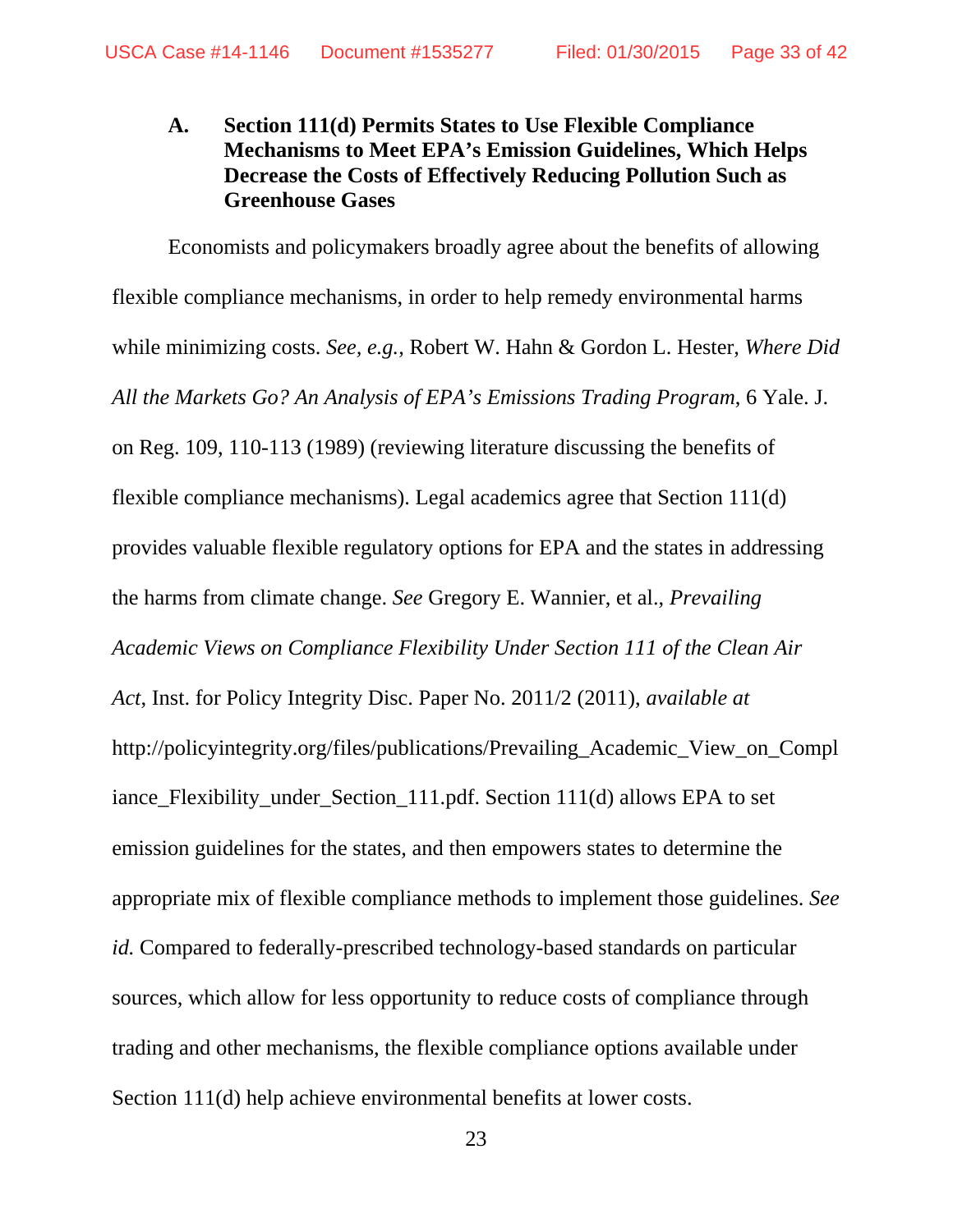Experience has borne out the substantial benefits from flexible compliance mechanisms. Flexible regulatory programs created under the Clean Air Act have proven successful at reducing environmental harms while also reducing costs of compliance. Perhaps most famously, the Title IV acid rain trading program substantially reduced harmful sulfur dioxide emissions at a lower cost than sitespecific controls. *See* A. Denny Ellerman et al., *Markets for Clean Air: The U.S. Acid Rain Program* 122 (2000) (finding a substantial reduction in sulfur dioxide since the 1990s, about two-thirds of which was attributable to the acid rain trading program); Curtis Carlson et al., *Sulfur Dioxide Control by Electric Utilities: What Are the Gains from Trade?*, 108 J. Pol. Econ. 1292, 1293 (2000) (finding savings from trade of \$700-\$800 million per year). Likewise, the marketable permit system that the EPA created under President Reagan to phase lead out of gasoline accelerated the removal of lead from gasoline by years and reduced costs by hundreds of millions of dollars. Richard G. Newell & Kristian Rogers, *The U.S. Experience with the Phasedown of Lead in Gasoline* 12-13 (Resources for the Future Discussion Paper, 2003). Similarly, the Cross-State Air Pollution Rule, which allows for interstate emissions trading and was recently upheld by the Supreme Court in *EPA v. EME Homer City Generation, L.P.*, \_\_\_U.S.\_\_\_, 134 S. Ct. 1584, 1610 (2014), is anticipated to reduce harmful nitrogen oxide and sulfur dioxide emissions while minimizing costs through trading. EPA estimated that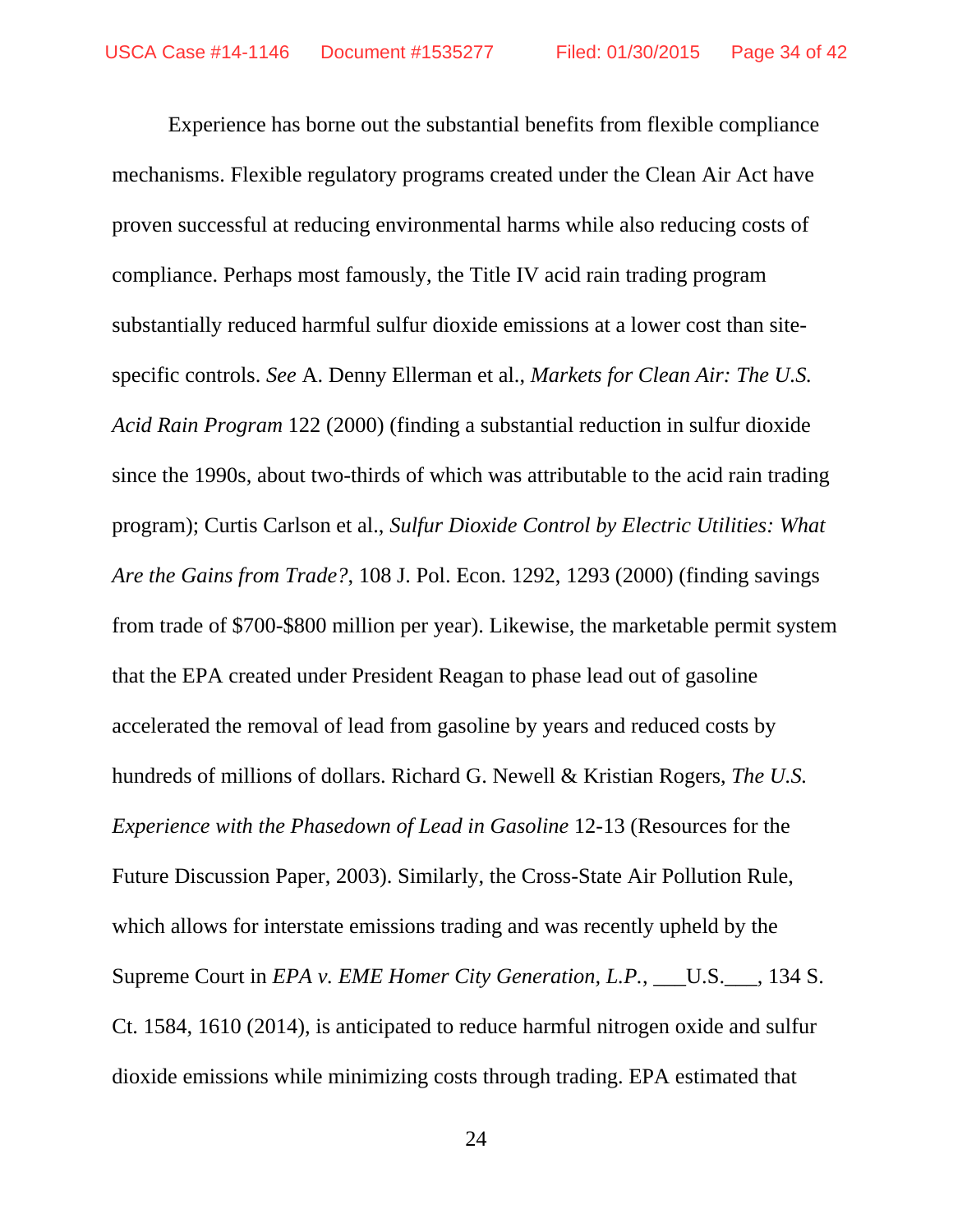annualized costs of the program would be about \$650 million less per year by allowing emissions trading rather than mandating direct control. *See* EPA, *Regulatory Impact Analysis for the Proposed Federal Transport Rule* 10 tbl. 1-4 (2010).

State-level programs that have addressed greenhouse gases through trading programs have also proven effective while lowering costs of compliance. The Northeast's Regional Greenhouse Gas Initiative has achieved its emissions goals while not just reducing costs but, according to some economic analyses, providing \$1.6 billion in net economic benefits to the region due to the emissions auction program. *See* Paul J. Hibbard et al., *The Economic Impacts of the Regional Greenhouse Gas Initiative on Ten Northeast and Mid-Atlantic States* 1-2 (2011). Likewise, the initial results from California's carbon market show that it appears to be reducing greenhouse gas emissions while supporting economic growth in the state. Katherine Hsia-Kiung & Erica Morehouse, *Carbon Market California: A Comprehensive Analysis of the Golden State's Cap and Trade Program, Year Two: 2014* at 2-3 (2014).

As economic theory and practical experience have shown, flexible compliance mechanisms can provide effective environmental protection while minimizing costs. Section 111(d) allows EPA to set state-specific emission guidelines for greenhouse gases, which the states would then be able to meet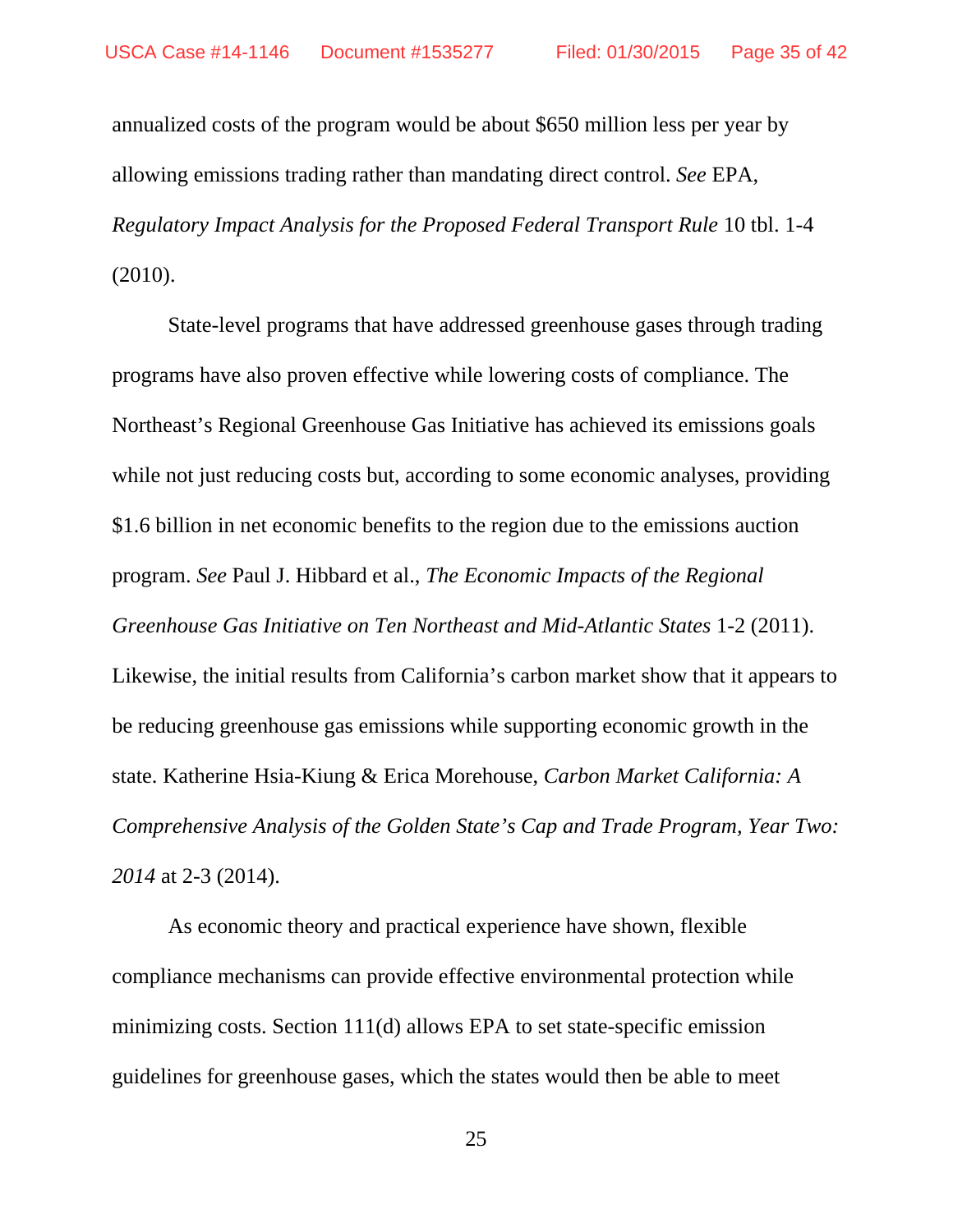through their chosen mix of flexible compliance options. Preserving the agency's ability to use the flexible compliance mechanisms of Section 111(d) is, therefore, desirable from the perspective of efficiently and effectively reducing harmful air pollution, including greenhouse gases.

## **B. Petitioners' Reading of the Section 112 Exclusion Could Bar the Application of Section 111(d) to Other Harmful Pollutants, Potentially Foreclosing the Use of Flexible, Cost-Minimizing Tools to Address Pollution**

Petitioners here argue that EPA's regulation of hazardous pollutants from power plants under Section 112 forecloses the agency's use of Section 111(d) to regulate any other pollutants from these sources. If adopted by this Court, Petitioners' reading of the Section 112 Exclusion could limit the agency's ability to promulgate regulations allowing for flexible, state-selected compliance options under Section 111(d). In particular, EPA could be foreclosed from using Section 111(d) to address harmful pollutants that remain unregulated under Section 112, after the relevant source category has become subject to Section 112 regulations for other pollutants. EPA's options for flexible regulatory tools could be limited for a variety of pollutants, not just carbon dioxide. Dozens of source categories besides power plants, covering a wide variety of industrial processes, are listed under Section 112. *See* 67 Fed. Reg. 6521 (Feb. 12, 2002). Petitioners' reading could prevent EPA from regulating under Section 111(d) any pollutants from these sources that are not already subject to National Ambient Air Quality Standards or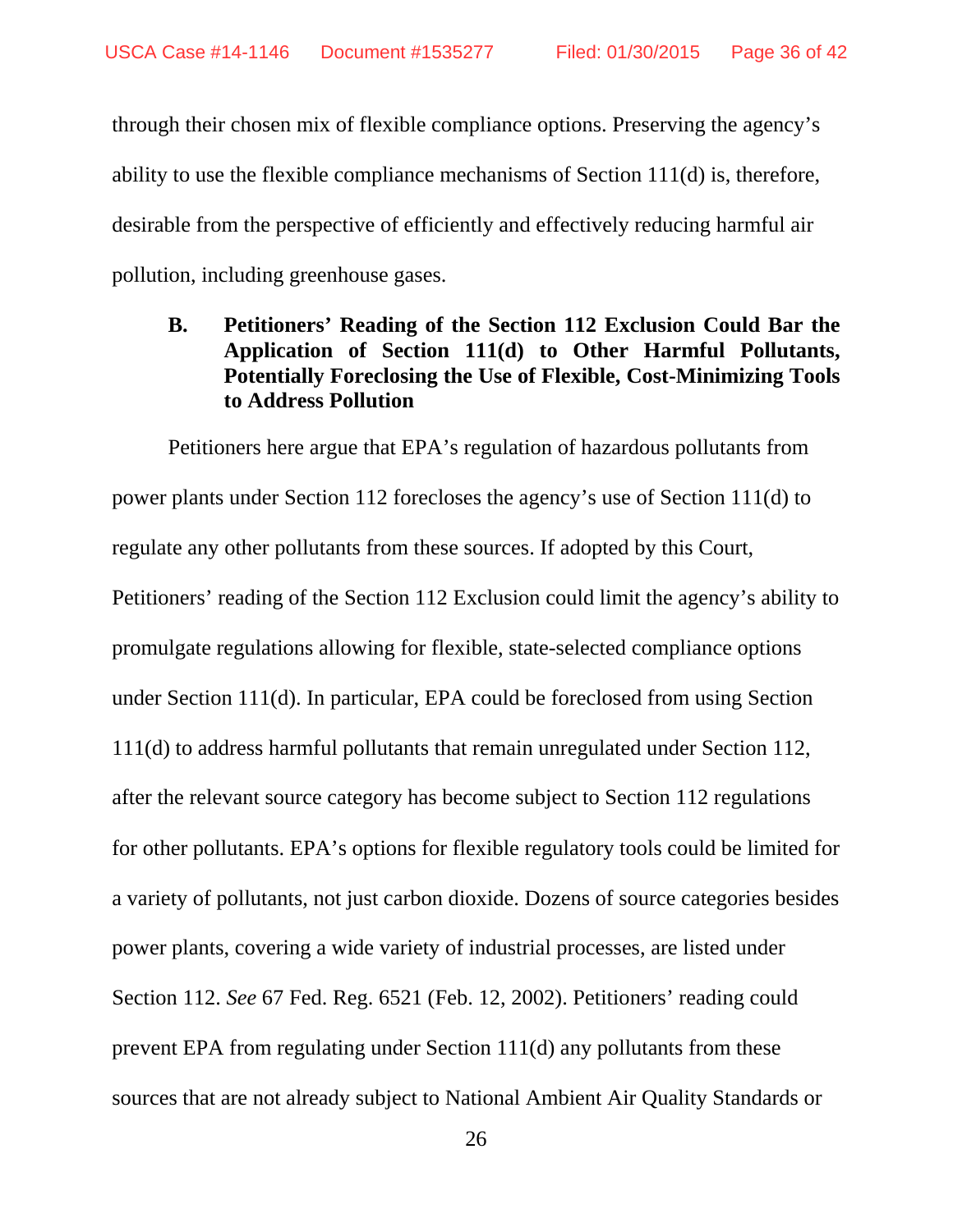hazardous air pollutant standards. Any of the pollutants already regulated under Section 111(d)—including fluoride, sulfuric acid mist, and total reduced sulfur might escape control, as might other pollutants that have not yet been regulated. *See, e.g.*, 42 Fed. Reg. 12,022 (Mar. 1, 1977) (fluoride from phosphate fertilizer plants); 42 Fed. Reg. 55,796 (Oct. 18, 1977) (sulfuric acid mist from sulfuric acid plants); 44 Fed. Reg. 29,828 (May 22, 1979) (total reduced sulfur from Kraft pulp mills). Alternatively, without the availability of Section 111(d), EPA might be forced to turn to technology-based standards under the Act to address unresolved air pollution. Technology-based, command-and-control standards, such as those mandated by Section 112, would impose higher costs on regulated entities than the flexible compliance mechanisms available under Section 111(d). *See* Winston Harrington & Richard D. Morgenstern, *Economic Incentives versus Command and Control: What's the Best Approach for Solving Environmental Problems*, Resources, Fall/Winter 2004, at 15.

Even Petitioners in this case have acknowledged the benefits to be gained from the more flexible, state-designed regulatory options under Section 111(d), as opposed to the less flexible, command-and-control standards available to EPA under some other provisions of the Clean Air Act like Section 112. In briefing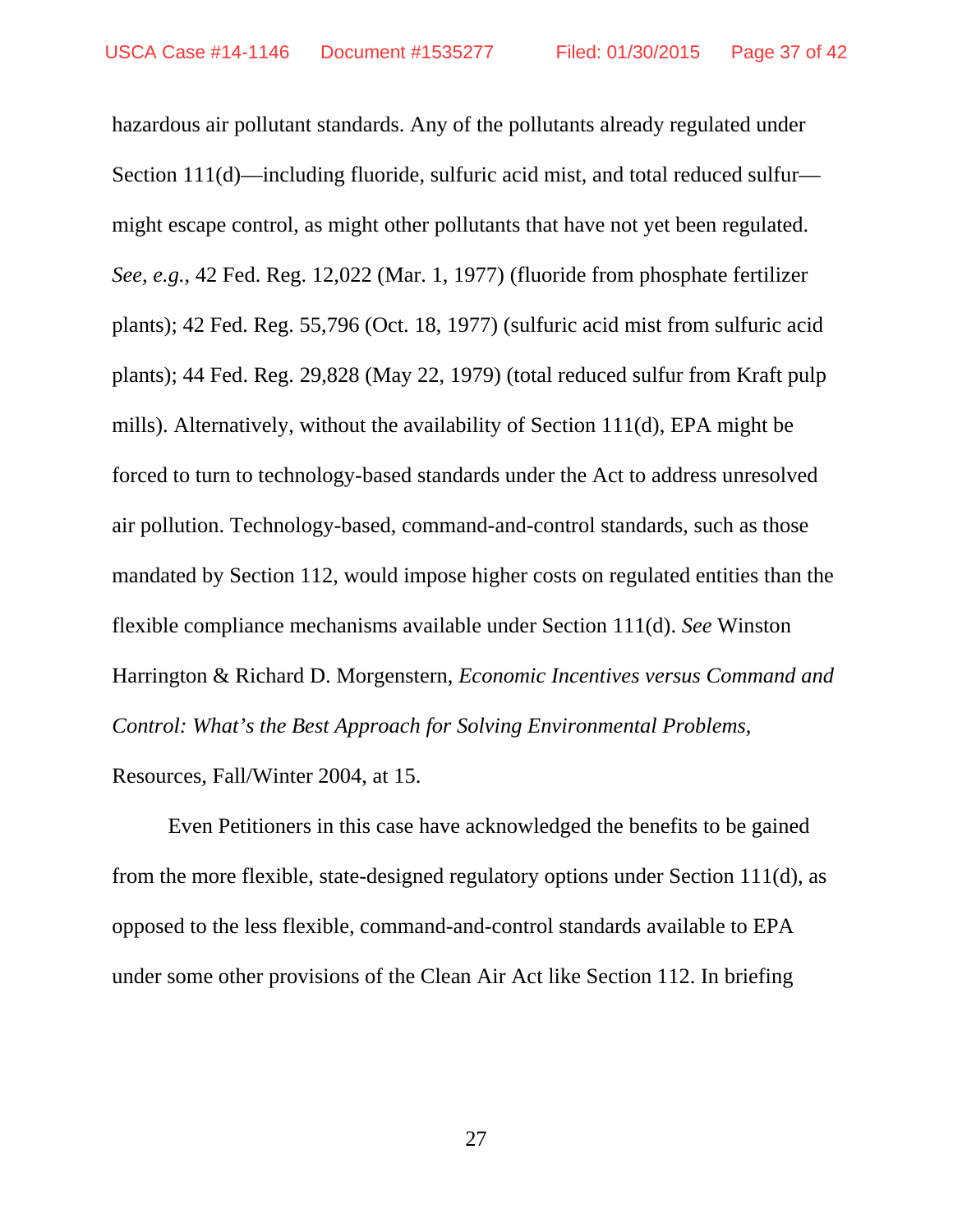supporting EPA's Clean Air Mercury Rule, several of the Petitioners in this case<sup>6</sup>

acknowledged the benefits of flexible compliance mechanisms and advocated for

the use of Section 111(d) over Section 112, arguing,

A cap-and-trade program [under section 111(d)] also benefits State citizens by allowing market forces to govern the choice and timing of emission controls. Under a cap-and-trade program, control equipment is generally installed first at those plants where the cost of control per unit of emissions is the lowest, which are generally the largest and highest emitting facilities. Moreover, in the heavily regulated industry of electricity production, lower compliance costs associated with a cap-and-trade approach will inevitably be passed on to the citizens of each State.

Joint Br. of State Respondent-Intervenors et al. at 28, *New Jersey v. EPA*, 517 F.3d

574 (D.C. Cir. 2008) (Nos. 05-1097 et al.). These parties further extolled the

benefits of Section 111(d)'s flexible compliance mechanisms:

-

[The] State[s] also favor [the Clean Air Mercury Rule] because it provides States broad discretion in deciding how to allocate mercury allowances among EGUs [electricity generating units]. This discretion, which is not available under a command-and-control approach, allows State regulators to tailor a State's mercury plan to address such issues as new source set asides to permit construction of new capacity to meet electricity demand growth, the banking of allowances to encourage the retirement of older, less efficient EGUs [electricity generating units], and incentives to promote the installation of novel mercury controls.

<sup>&</sup>lt;sup>6</sup> In particular, West Virginia, Alabama, Indiana, Nebraska, South Dakota, and Wyoming were parties to that brief.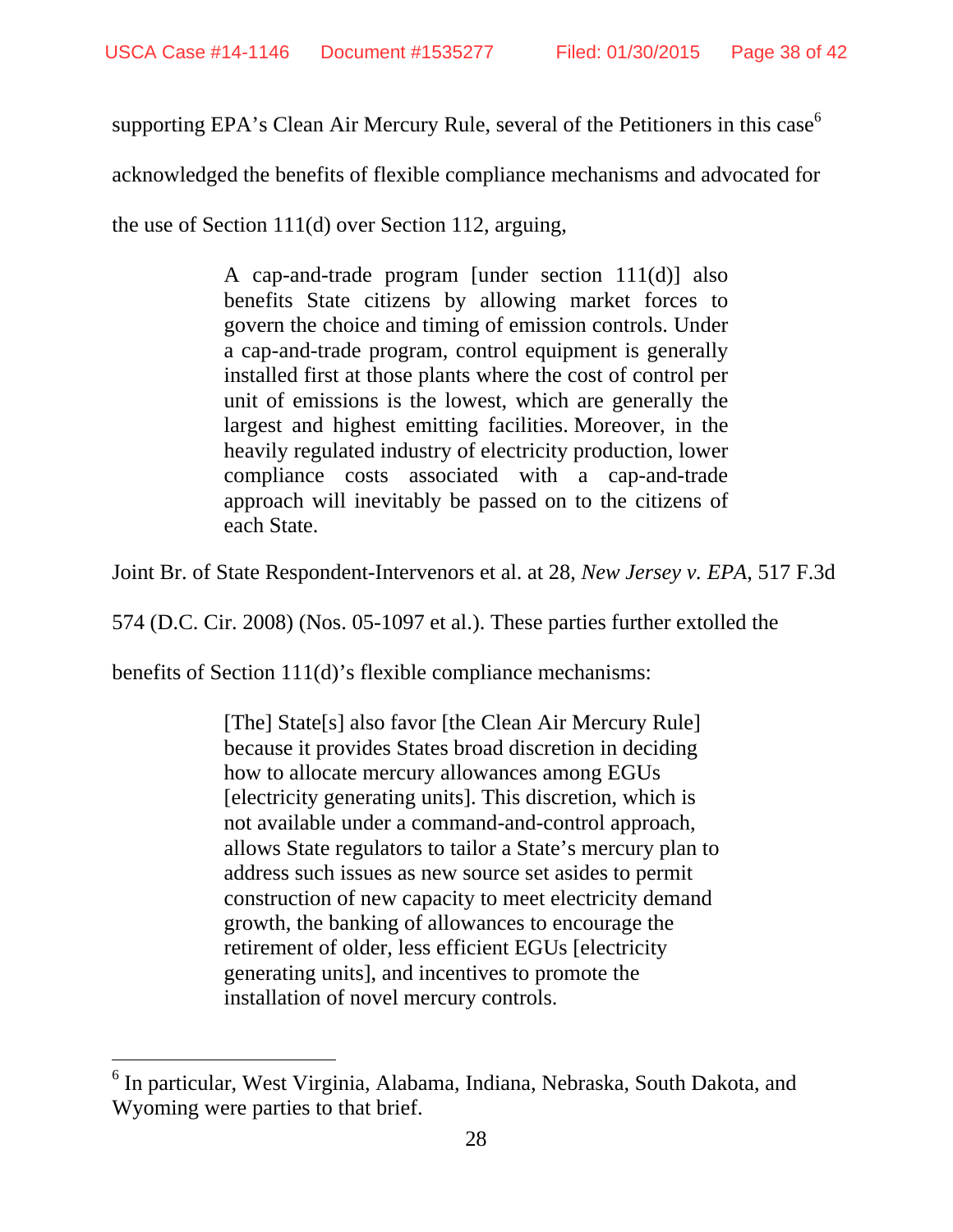*Id.* at 28-29. Likewise, Murray Energy Corporation, petitioner in the related cases 14-1112 and 14-1151, has recently filed a brief supporting a Supreme Court challenge to the Mercury and Air Toxics Standards rule, arguing, "Section 111 is far more flexible and less costly than Section 112 because Section 111 would allow state and local governments to continue to tailor their power generation fleets to address differing local circumstances." Br. of Murray Energy Corp. as Amicus Curiae Supporting Petitioners at 20, *Michigan v. EPA*, Nos. 14-46 et al. (Supreme Court of the United States, Jan. 27, 2015).

Despite recognizing the benefits of the flexible regulatory mechanisms provided by Section 111(d) in earlier rulemakings, Petitioners here make a shortsighted argument that could foreclose EPA's ability to invoke Section 111(d)'s flexible compliance options in the future. A reading of the Section 112 Exclusion that would permit the agency to continue using Section 111(d) for pollutants that remain unregulated after Section 112 standards are imposed for other pollutants would allow EPA and the states to continue taking advantage of flexible compliance mechanisms to decrease pollution-reduction costs.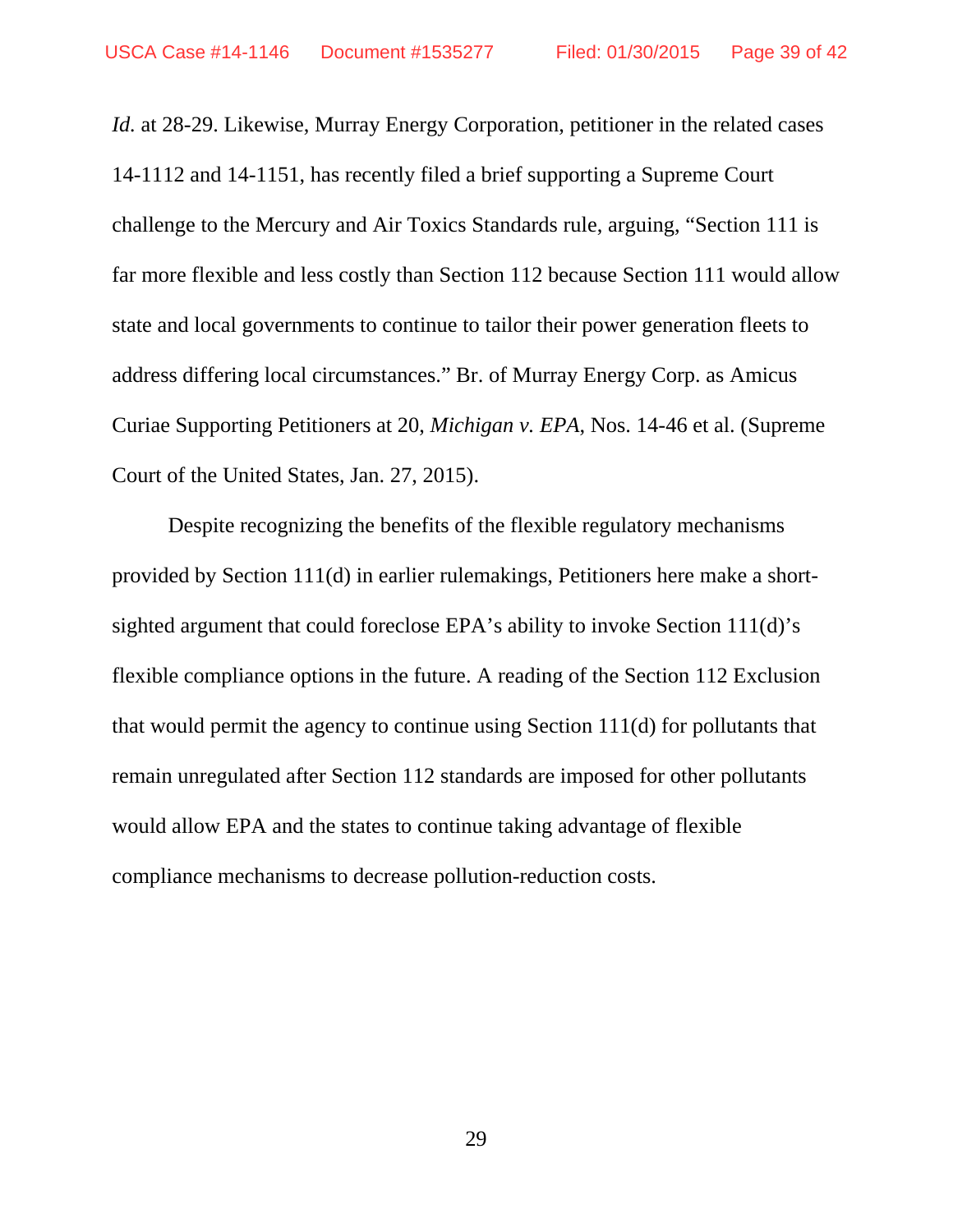## **CONCLUSION**

For the foregoing reasons, if this Court decides to reach the merits of Petitioners' claims, it should uphold EPA's authority to promulgate the Clean Power Plan under Section 111(d).

DATED: January 30, 2015

Respectfully submitted,

\_/s/ Richard L. Revesz\_\_\_\_\_\_\_ Richard L. Revesz Denise A. Grab Jason A. Schwartz INSTITUTE FOR POLICY INTEGRITY 139 MacDougal Street, Room 319 New York, NY 10012 (212) 992-8932 richard.revesz@nyu.edu *Counsel for Amicus Curiae Institute for Policy Integrity*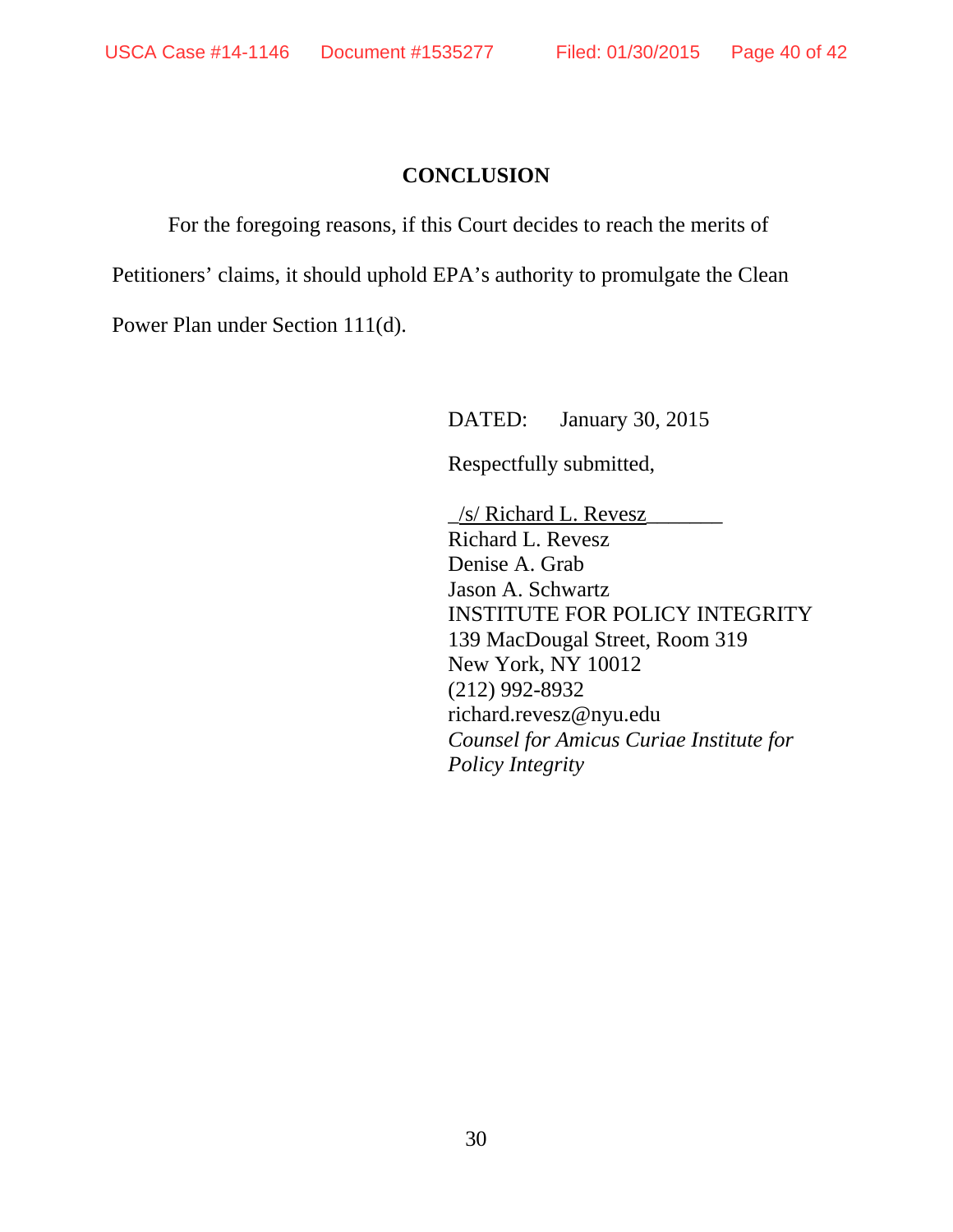### **CERTIFICATE OF COMPLIANCE WITH WORD LIMITATION**

 Counsel hereby certifies that, in accordance with Federal Rule of Appellate Procedure 32(a)(7)(C), the foregoing Brief of the Institute for Policy Integrity at New York University School of Law as Amicus Curiae In Support of Respondent contains 6615 words, as counted by counsel's word processing system, and this complies with the applicable word limit established by the Court.

DATED: January 30, 2015

 $\frac{1}{s}$  Richard L. Revesz Richard L. Revesz Denise A. Grab Jason A. Schwartz INSTITUTE FOR POLICY INTEGRITY 139 MacDougal Street, Room 319 New York, NY 10012 (212) 992-8932 richard.revesz@nyu.edu *Counsel for Amicus Curiae Institute for Policy Integrity*